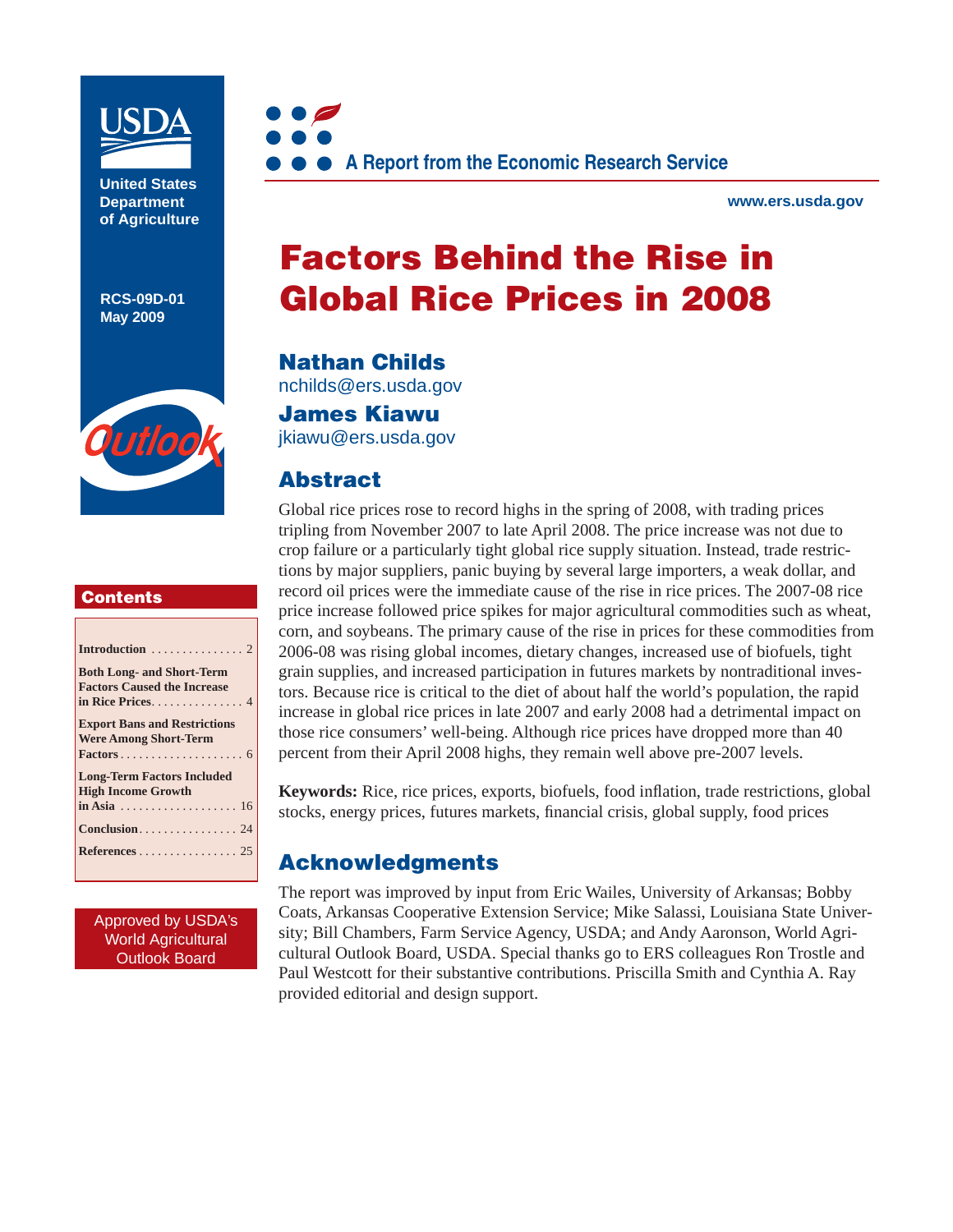### **Introduction**

In 2000/01, global rice prices—not adjusted for inflation—were the lowest since the early 1970s, primarily due to a huge buildup in global rice stocks in the second half of the 1990s. China accounted for almost all of the buildup in global rice stocks. Beginning in 1999/2000, China implemented grain policies to reduce its excessive stocks. By early 2004, with global stocks at a more normal level relative to use, global rice prices began to slowly increase.

Starting in early 2006, global commodity prices, already moving upward, began rising at a faster pace as energy price increases accelerated and the value of the dollar began declining more quickly. However, rice price increases lagged behind price increases for most other major agricultural commodities—primarily corn, wheat, and soybeans—and was the last of these four major global agricultural commodities to experience a price increase. From January 2006 to October 2007, global corn and wheat prices more than doubled, while rice prices increased just 12 percent.

In Asia, where 90 percent of global rice consumption occurs, a long-term shift to more diverse diets among high- and middle-income consumers has caused per capita rice consumption to decline. This decline slowed the pace of price increases for rice. In contrast to rice, per capita meat and dairy consumption has been boosted by rising incomes in Asia. This change in consumption contributed to the sharp rise in feed grain and oilseed prices in 2006 and 2007. Additionally, growth in biofuels added to the boost in feed grain and oilseed prices. For wheat—a major food grain—adverse weather in several primary growing areas in 2006/07 and 2007/08 resulted in belownormal global production. The lower production levels contributed to the sharp increase in global wheat prices in 2007 and early 2008. Macroeconomic factors, such as the declining dollar and a shift of funds from equities and real estate into commodities also contributed to rising global commodity prices.

Then, in late October 2007—following trade restrictions implemented by Vietnam and India, two major rice-exporting countries—rice prices began to move upward at a faster pace. By late December 2007, global rice prices had risen 10 percent in just 2 months. U.S. and global rice prices rose sharply to record highs in the spring of 2008. Rice prices rose when the export restrictions were extended and additional exporters, including Cambodia and Egypt, announced restrictions. Thailand's high-quality 100 Percent Grade B longgrain milled rice—a benchmark for global trading prices—exceeded \$1,000 per ton in late April 2008, more than double the prices in early February and triple the prices of November 2007. U.S. prices soared as well, with U.S. long-grain milled rice for export quoted at a record \$948 per ton in late April 2008, up more than \$400 per ton from early February and more than double November 2007 prices. U.S. and global prices remained at record levels for nearly a month before beginning to decline (fig.1). Despite the decline, prices remain well above pre-spike levels.

After remaining at record levels for about a month, global and U.S. rice prices began to decline in late May and early June 2008, as panic buying ceased and Vietnam announced it would resume making commercial sales by the end of June. By mid-December 2008, Thailand's trading prices had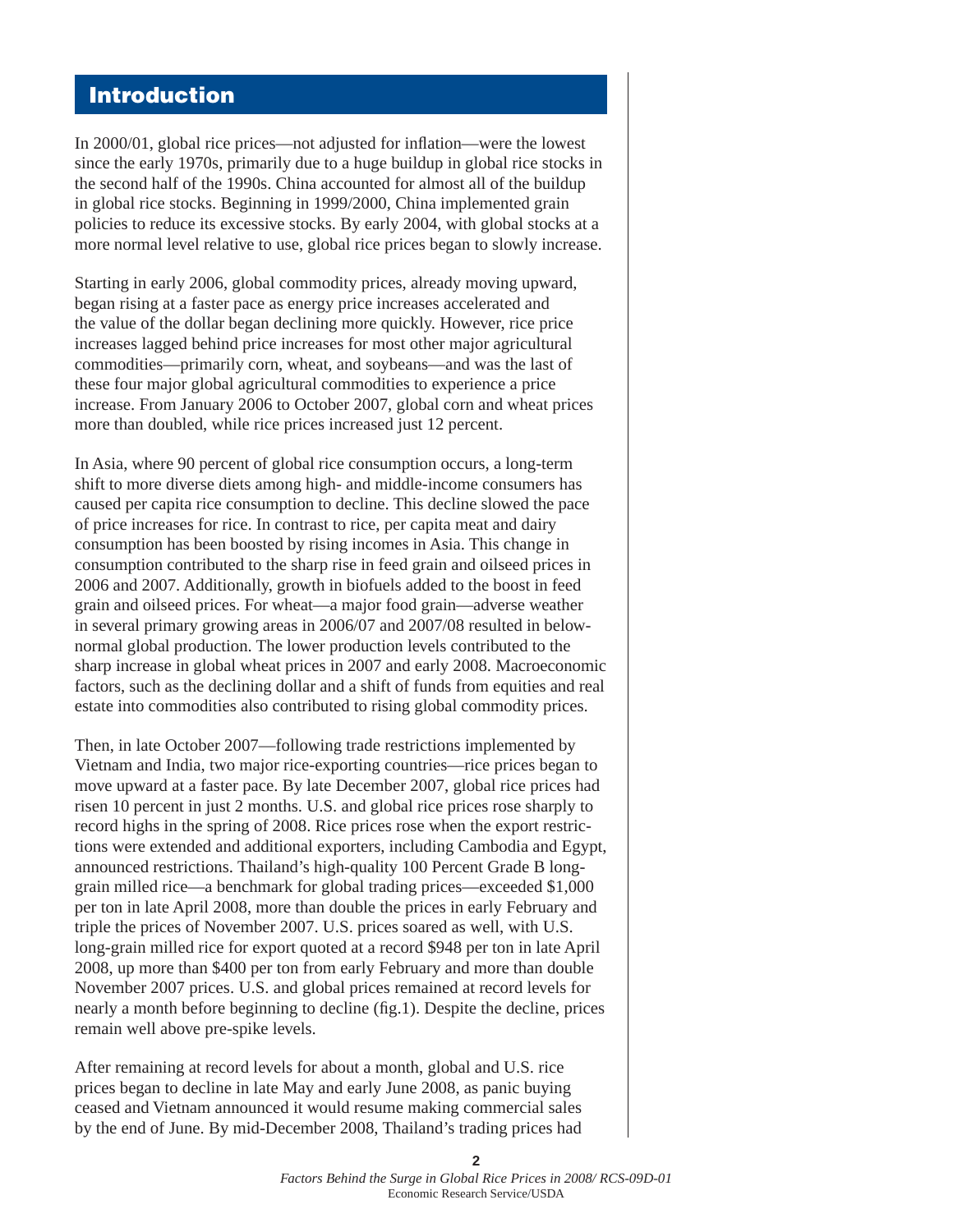#### Figure 1 **Thailand's rice prices nearly tripled from November 2007 to May 2008**



Note: April 2009 prices are mid-month. Sources: Thailand's price quotes, U.S. Embassy (Bangkok, Thailand) agricultural counselor, *Weekly Rice Price Update*; U.S. price quotes, *Creed Rice Market Report*.

dropped more than 45 percent from the April-May records and U.S. prices had declined about 33 percent. From late December 2008 through mid-March 2009, Thailand's prices strengthened—largely due to government policies while U.S. prices continued to decline.

Rice is critical to the diet of about half the world's population, so the rapid increase in global rice prices in late 2007 and early 2008 had a detrimental impact on those rice consumers' well-being. The majority of these rice consumers live in developing countries, with many spending at least half of their income on food. The sharp increase in rice prices led to panic buying by importers, who feared even higher prices in the future, and contributed to food riots in developing countries across the globe.

This report will:

- look at the rice price increase in relation to historic movements in rice prices and to price movements for major traded crops
- discuss the immediate factors that drove rice prices to record highs in late 2007 and early 2008
- look at the long-term factors that set the stage for the rice price increases
- explain the factors that are likely to keep rice prices during the next decade at levels above those reported for 2000/01-2006/07
- outline the effects of higher rice prices on consumer well-being in developing food-importing countries
- describe rice price movements since the price spike
- provide ideas for avoiding price spikes in the future.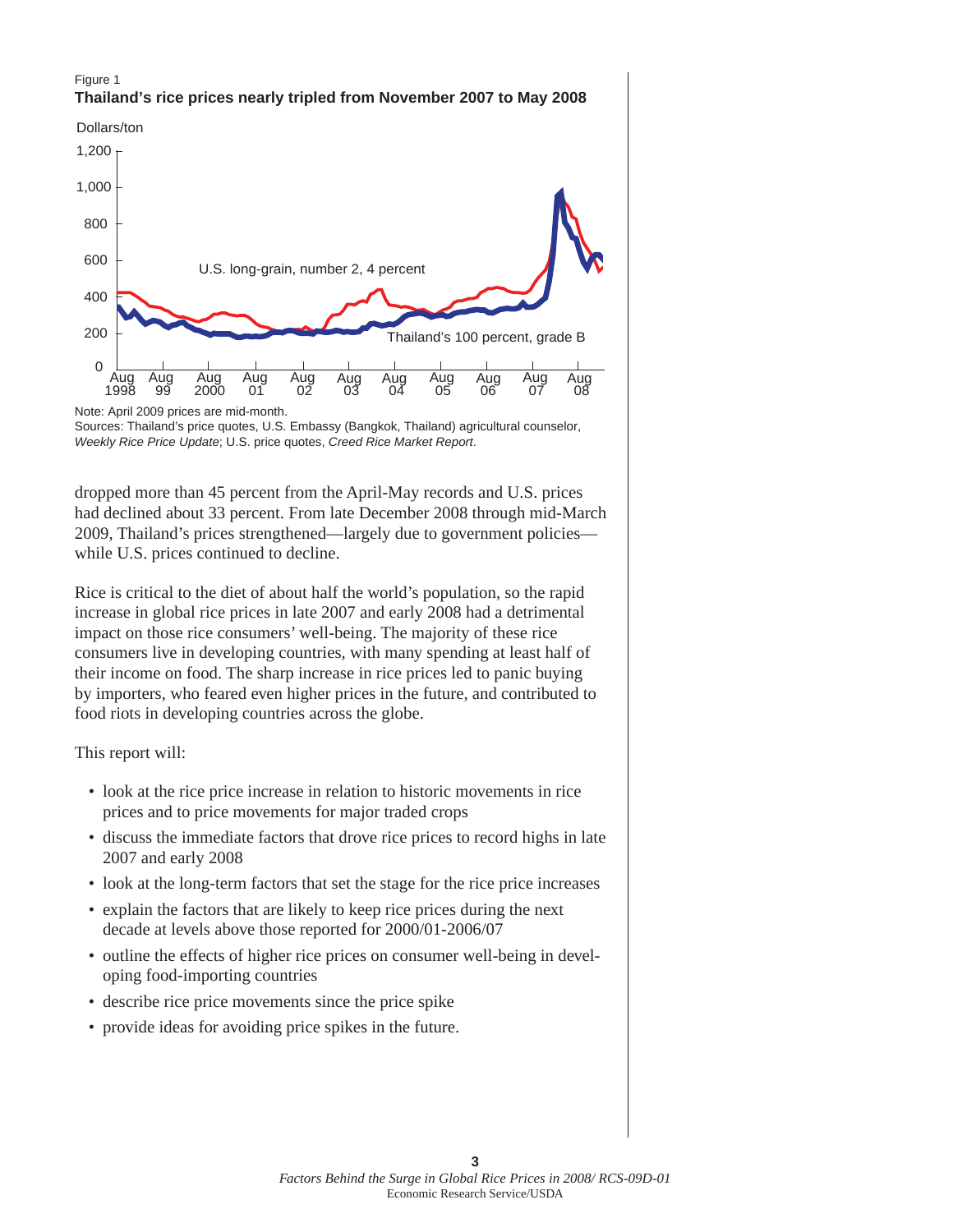# **Both Long- and Short-Term Factors Caused the Increase in Rice Prices**

The rapid increase in rice prices that occurred in late 2007 and early 2008 was not due to poor harvests, an increase in demand, or a tight global supply situation. In fact, global rice production in 2007/08 was the highest on record, and the 2008/09 global crop is estimated to be even larger. Total rice supplies—although not the highest on record—increased in both years as well (fig. 2). In addition, global ending stocks actually increased in 2007/08, and are projected to rise another 10 percent in 2008/09.

The 2007/08 global rice stocks-to-use ratio—a general indicator of market conditions—was 18.3 percent, up from a year earlier and the highest since 2003/04. The 2008/09 global stocks-to-use ratio is projected to increase to almost 20 percent (fig. 3). For most importers and exporters, the stocks situation did not indicate tight supplies. Among the major rice importers, only Bangladesh had an especially tight supply situation in 2007/08, largely due to a crop shortfall. In the Philippines, although ending rice stocks had declined about 15 percent from the 2005/06 record, the 2007/08 stocks-to-use ratio was still almost 34 percent.

Among exporters, India's rice stocks rose 14 percent in 2007/08, increasing the stocks-to-use ratio more than 1 percentage point to 14.3 percent. India's ending stocks have increased each year since 2004/05, with a further increase projected for 2008/09. With record production in 2007/08, Vietnam's ending stocks increased 45 percent to a record 2 million tons, yielding a stocks-touse ratio of 10.3 percent, the highest since at least 1995/96 when USDA first reported stocks for Vietnam. The stocks-to-use ratio for Thailand—which did not restrict exports—was 23 percent in 2007/08. Thailand's ending stocks have changed little over the last decade. Egypt's ending stocks of 0.67 million tons were up 80 percent from a year earlier, yielding a 14.0 percent stocks-to-use ratio, well above 11.3 percent a year earlier.

Both short-term and long-term factors were responsible for the increase in global rice prices to record highs in the winter and spring of 2008. The shortterm (temporary) factors were:

- temporary export bans and restrictions implemented by several major and mid-level rice exporters
- panic buying by several large rice importers
- weather-related problems in specific growing areas
- a sharp decline in the value of dollar in fall 2007 and winter 2008
- a shift of funds into commodities from stocks and real estate in 2007 and early 2008 that added to price volatility and may have temporarily boosted prices.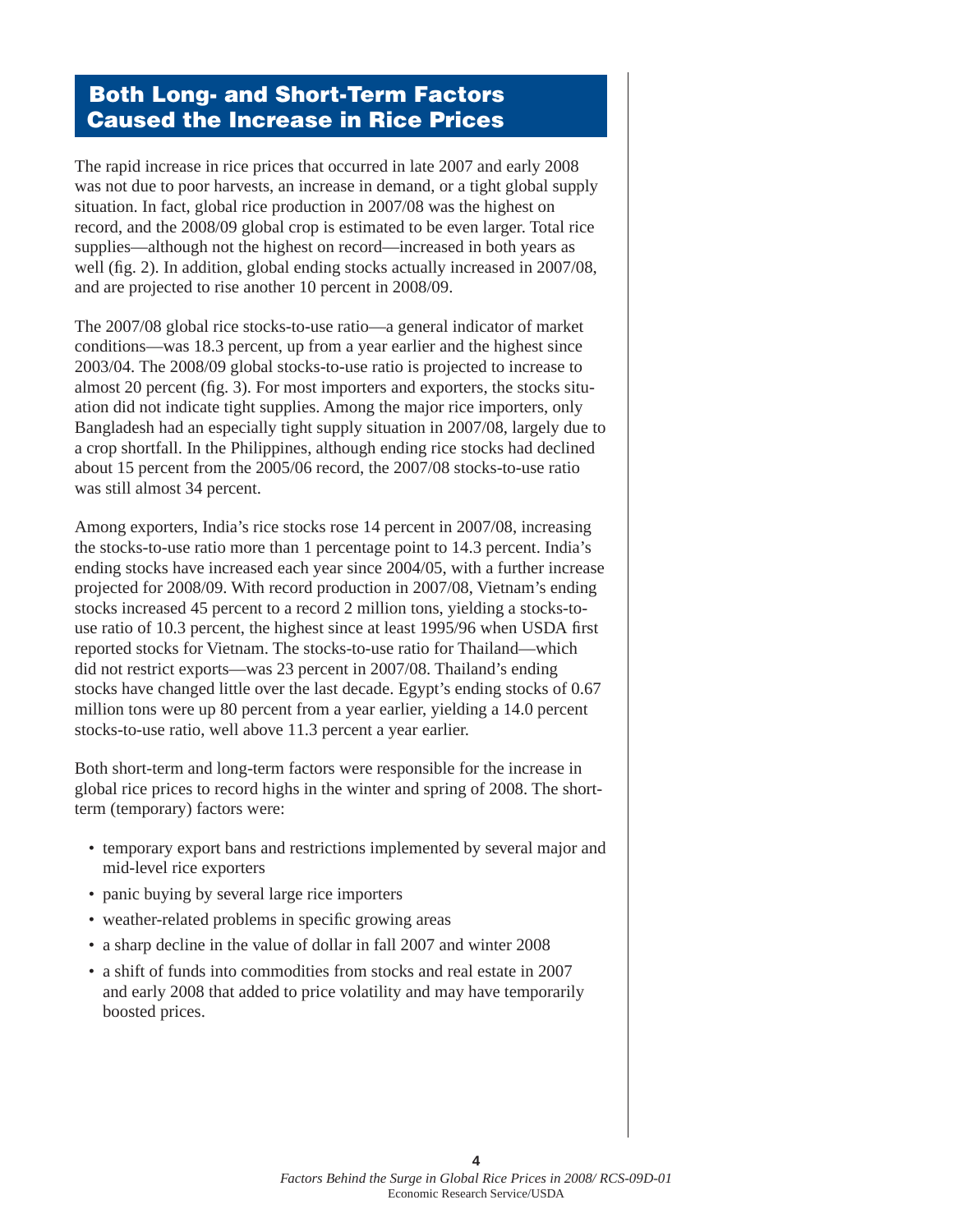#### Figure 2 **Global rice supplies have increased each year since 2005/06**



2008/09 numbers are estimates.

Source: USDA, Foreign Agricultural Service, Production, Supply, and Distribution database, www.fas.usda.gov/psdonline/psdhome.aspx/.

#### Figure 3 **Global rice ending stocks are projected to increase 10 percent in 2008/09**



2008/09 numbers are estimates.

Source: USDA, Foreign Agricultural Service, Production, Supply, and Distribution database, www.fas.usda.gov/psdonline/psdhome.aspx/.

The long-term (more long-lasting) factors that set the stage for the rice price increase included:

- sharply rising incomes in developing Asian countries
- very high prices for other foods
- extremely high nominal fuel and fertilizer prices
- the elimination of excess global rice stocks
- negligible yield growth for rice over the past decade
- a massive increase in the production of biofuels in recent years.

These factors are expected to keep rice prices above 2000/01-2006/07 levels over the next decade.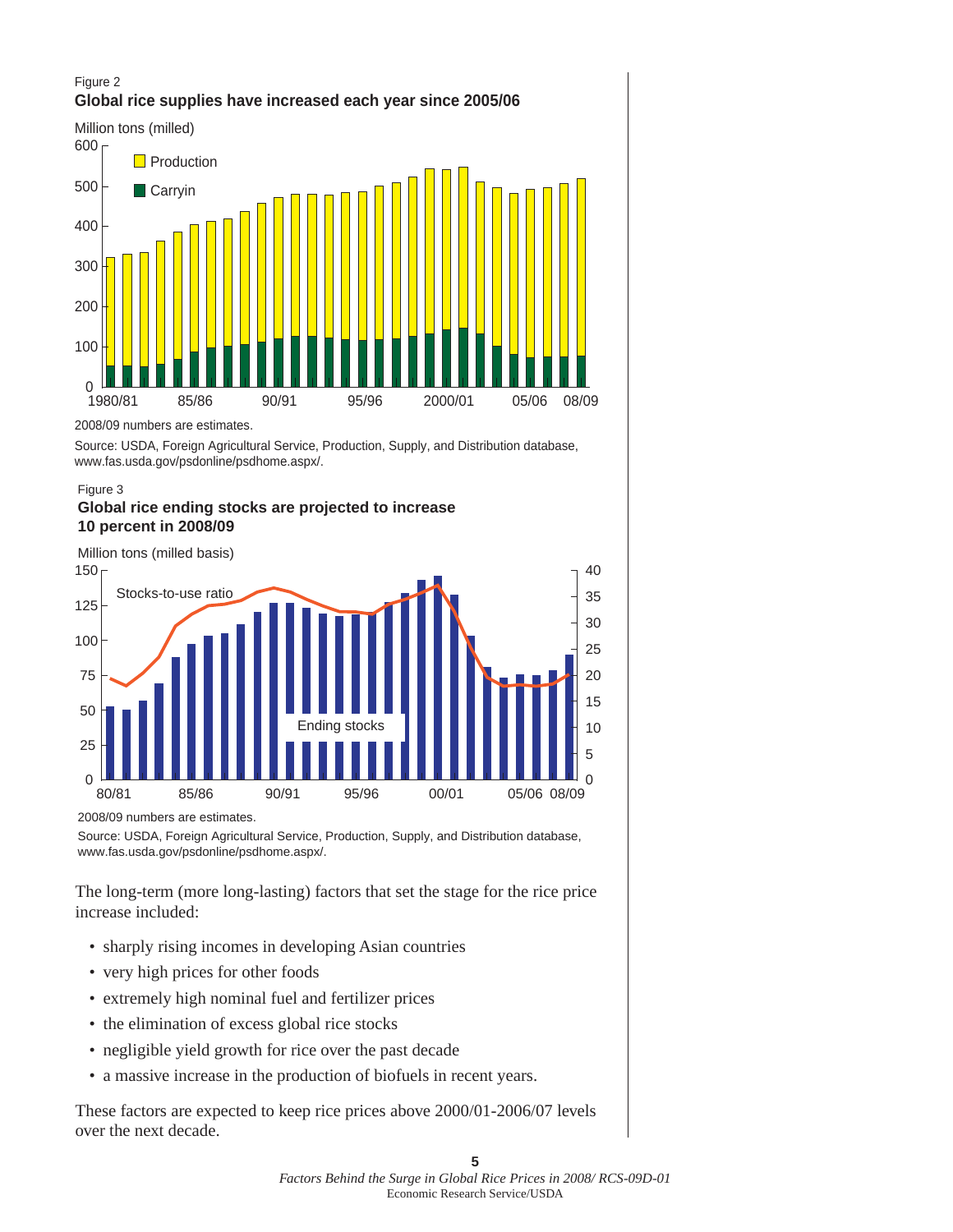# **Export Bans and Restrictions Were Among Short-Term Factors**

Export bans, restrictions, and taxes implemented by several major riceexporting countries beginning early in the fall of 2007 were significant factors behind the rice price spike in the winter and spring of 2008. In late September 2007, Vietnam—typically the second-largest rice-exporting country—placed a ban on commercial sales. By mid-summer 2007, Vietnam was already overcommitted for calendar 2007 in the global export market. Additional sales by Vietnam in 2007 would have reduced the amount of rice available for its large domestic market to a level deemed by Vietnamese policymakers to be too low (see table 1 for a list of major exporters, concerns, and policy responses).

Then, in early October 2007, facing rapidly rising food prices, India typically the third-largest rice-exporting country—announced a minimum export price (MEP) for all categories of rice except for its premium basmati rice (a high-quality aromatic rice). India exports most of its basmati rice. Earlier that summer, except for parboiled rice, India was making few sales of non-basmati rice. At an initial \$425 per ton, the MEP was an effective ban on non-basmati exports, which typically account for about two-thirds of India's total rice exports. India repeatedly raised its MEP in the fall of 2007 to restrict non-basmati exports.

However, neither country totally banned exports. Vietnam continued to allow government sales to regular buyers—primarily the Philippines and Cuba. In addition to continued sales of its premium basmati rice, the Government of India allowed exporters to sell large amounts of non-basmati rice to Bangladesh—typically India's largest export market for non-basmati rice—and to sell smaller amounts of non-basmati rice to certain other food-deficit countries, mostly in Sub-Saharan Africa. Despite the porous nature of the export bans and restrictions, by November 2007 global rice prices—already rising along with prices of other commodities—began to increase at a much faster pace as global exportable supplies tightened.

| Country                 | Concern                                                       | Response                                                            |  |
|-------------------------|---------------------------------------------------------------|---------------------------------------------------------------------|--|
| Vietnam                 | Rising food prices                                            | Banned commercial sales                                             |  |
| India                   | Rising food prices, tight supplies of wheat                   | Minimum export price followed by a ban on non-basmati sales         |  |
| Cambodia                | Rising food prices                                            | <b>Banned exports</b>                                               |  |
| China                   | Rising food prices                                            | Eliminated VAT <sup>1</sup> export rebate, instituted an export tax |  |
| Pakistan                | Rising food prices                                            | Minimum export price                                                |  |
| Thailand                | Most private exporters halted making new sales                | Announced penalties for hoarding                                    |  |
| <b>Burma</b>            | Damage from Cyclone Nargis                                    | Temporary export ban                                                |  |
| Australia               | Prolonged drought                                             | Water restrictions sharply reduced rice acreage                     |  |
| United<br><b>States</b> | Increased demand for exports by some<br>nontraditional buyers | No export restrictions                                              |  |

Table 1 **Rice-exporting countries, concerns, and policy responses**

 $1$ VAT = Value added tax.

Source: USDA, Economic Research Service.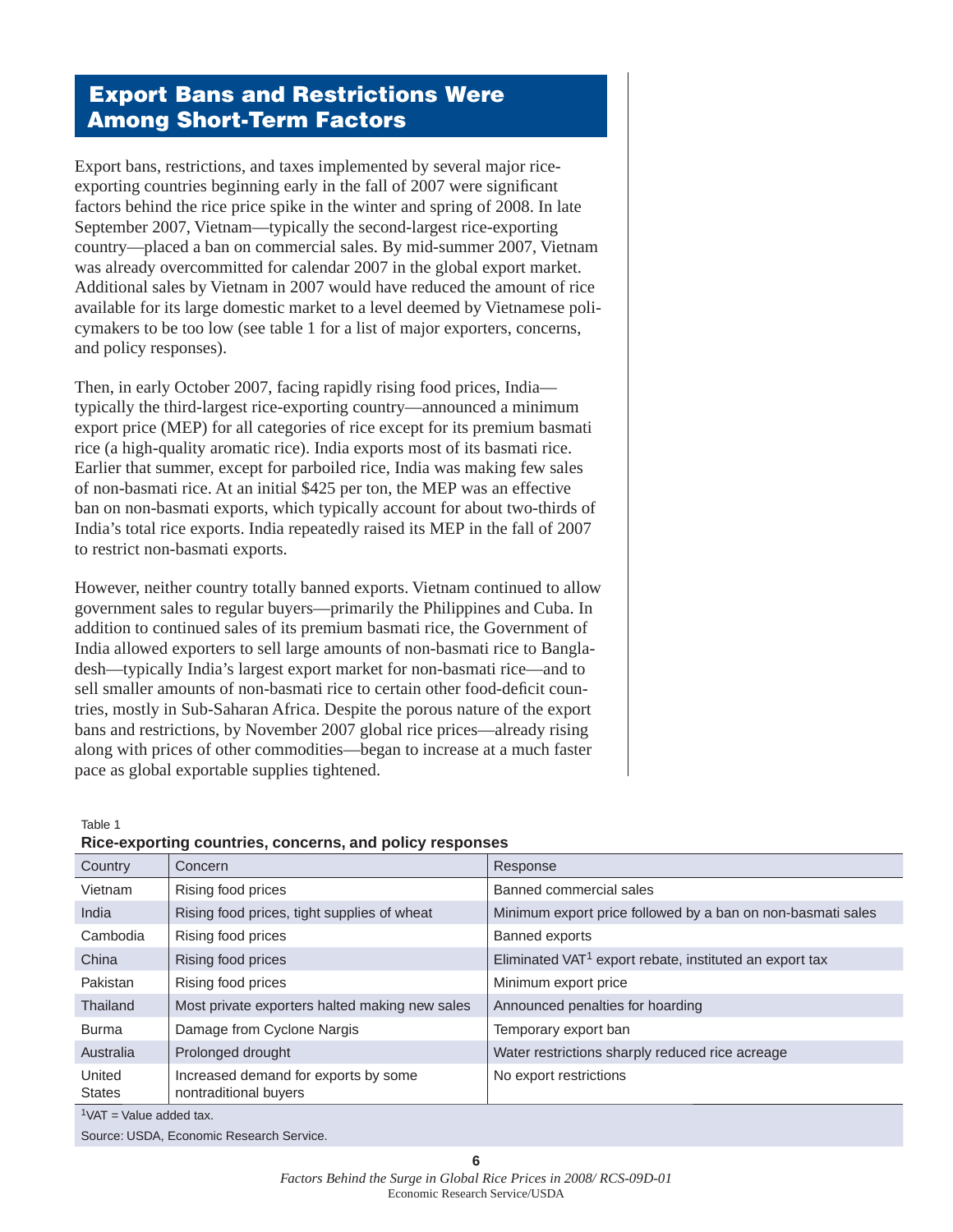In December 2007, China—the sixth-largest rice-exporting country announced a 10-percent tax on rice exports and rescinded a value-added-tax rebate for rice exports. Despite these restrictions, China continued to export rice and make new sales. Egypt—a mid-level exporter—announced a voluntary ban on rice exports in January 2008. Global rice prices increased nearly 30 percent from December 2007 through February 2008. The export restrictions were a major factor behind the rapid increase in global rice prices from late 2007 through the spring of 2008.

Unlike Vietnam and India, which export only long-grain rice, Egypt ships almost exclusively medium- and short-grain rice. China and the United States export long-, medium-, and short-grain rice. Long-grain accounts for about three-fourths of global rice trade. Fragrant rice and combined medium- and short-grain rice each account for 10-12 percent of global rice trade.

In late March 2008, the pace of the rice price increase accelerated when Vietnam reimposed its ban on commercial sales from April through June, despite a bumper 2008 winter-spring harvest. Although the ban on commercial sales was reimposed, the Government of Vietnam continued to make sales. Also in late March 2008, India converted its MEP on non-basmati exports into an outright export ban. In January 2009, the Government of India announced it would allow limited sales of non-basmati rice to four countries in Sub-Saharan Africa—Nigeria, Senegal, Ghana and Cameroon—through the State Corporation of India. As of early April 2009, restrictions on sales of non-basmati to other markets remain in effect.

Three additional exporters announced trade restrictions in early spring 2008 as well, primarily in response to rising food prices. First, in late March, the Government of Egypt changed its voluntary export ban to an official ban on sales through October 2008. Then, in June, Egypt extended the ban until at least April 2009. Second, the Government of Cambodia announced a ban on export sales in late March 2008. However, the ban lasted less than 2 months. The Government of Cambodia allowed some sales to Vietnam even when the export ban was in effect. Cambodia is a small-to-mid-sized exporter. Vietnam purchases most of Cambodia's rice exports, which are all unmilled (or roughrice). The imported rice is milled in Vietnam.

Finally, in late-April 2008, Pakistan—typically the fifth-largest rice-exporting country—announced minimum export prices for various types and grades of rice. However, Pakistan's initial MEPs were below actual trading prices, thus having no impact on sales. Despite a bumper harvest in 2007, Pakistan was unable to expand exports in early 2008, primarily due to logistical problems. In August 2008, when Pakistan's MEPs exceeded global trading prices which were declining, the government terminated the MEPs.

Thus, by early May 2008, among the top six global rice exporters only Thailand and the United States were not officially restricting sales. Despite adequate supplies and no restrictions, exporters in Thailand were making few sales, speculating that prices might rise even more. The Government of Thailand warned exporters not to hoard rice in anticipation of higher prices and announced sharp penalties for offenders.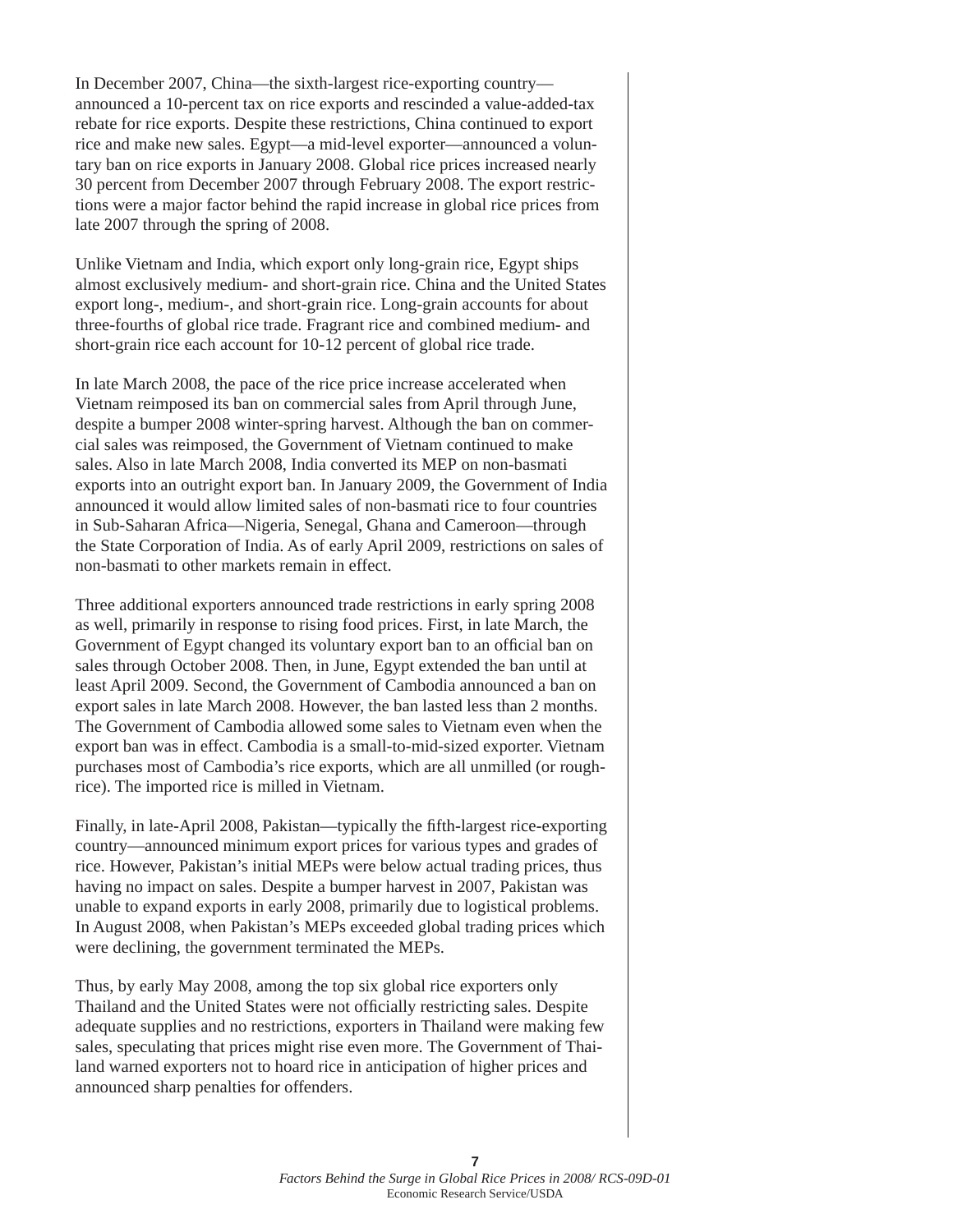In addition to boosting trading prices, the lack of sales by the largest exporting country made price discovery—already difficult and costly in the thinly traded global rice market—even more opaque and costly. U.S. rice exporters—with several of their competitors out of the market—picked up additional sales to the Middle East, Sub-Saharan Africa, Oceania, and Southeast Asia.

Altogether, the countries with effective export bans and restrictions in place typically account for 33-40 percent of global rice exports. These exportprohibiting policies had several harmful effects. First, they drove trading prices—already on the rise—to record highs, which reduced trade and led to panic buying by major importers. The high prices also reduced the purchasing power of consumers, especially in the poorest food-deficit countries. Second, in the exporting countries, the lack of sales limited increases in their domestic prices, thereby limiting the economic incentives to pull more acreage into rice production. Finally, rice-importing countries—facing record high prices in the global market—expanded the use of marginal lands and boosted input use to increase production to reduce import needs (fig. 4 and fig. 5).

#### **Export Bans and Restrictions Were Implemented To Control Rising Domestic Inflation**

The export bans, restrictions, and taxes were implemented to ensure affordable domestic prices for rice, a food staple in most of Asia. They were put into place in an environment where rising prices—especially for food—were eroding the purchasing power of consumers. Inflation rates were particularly high in Vietnam, India, and China, the three fastest growing economies in Asia, where food and fuel prices increased at the fastest rates.

In most of developing Asia, rice is a wage-good, primarily because it accounts for a large share of the diet of most consumers. So rising rice prices typically lead to demands for higher wages, which further boosts inflationary pressures. By banning or restricting rice exports, the governments were making more rice available for the domestic market in an attempt to stabilize domestic food prices and limit overall inflation rates.

In India, the restrictions and ban on non-basmati rice exports were also a response to large imports of wheat in 2006/07 and 2007/08. India was an exporter of wheat from 2000/01-2005/06, importing very little wheat. However, with wheat crop shortfalls in 2006/07 and 2007/08, the Government of India curtailed wheat exports and imported several million tons of wheat to meet domestic demand.

By the fall of 2007—when India began restricting rice exports—the government wanted to avoid importing any more wheat, given the record high prices that internationally traded wheat reached that August. The Government of India, which purchased most of the imported wheat and subsidizes the price of flour sold to its poorest consumers through its Public Distribution System, was concerned about rising government expenditures. In South Asia, consumers often shift between wheat-based and rice-based products based on prices. This substitution is not common in most other parts of Asia. So, the reduction in domestic rice prices resulting from India's ban on exports of non-basmati rice likely encouraged some consumers to shift from wheatbased foods to rice-based ones.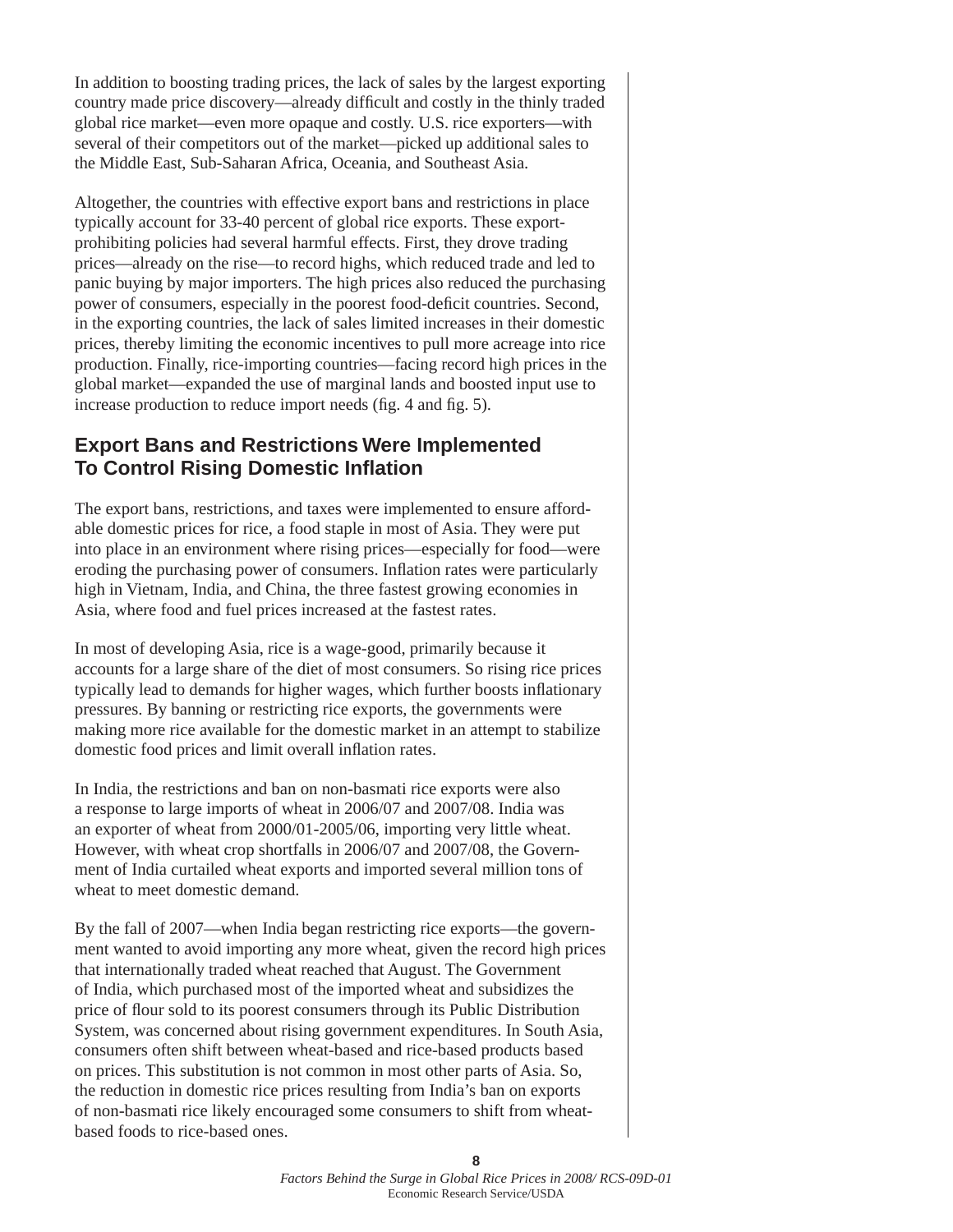#### Figure 4 **Global rice trade dropped 8 percent in 2008; little growth projected in 2009**



2008/09 numbers are estimates.

Source: USDA, Foreign Agricultural Service, Production, Supply, and Distribution database, www.fas.usda.gov/psdonline/psdhome.aspx/.

#### Figure 5 **India's rice exports have dropped sharply since 2007**



2008 and 2009 numbers are estimates.

Note: These 5 countries account for more than 80 percent of global rice exports. Source: USDA, Foreign Agricultural Service, Production, Supply, and Distribution database, www.fas.usda.gov/psdonline/psdhome.aspx/.

Also, major elections in India are scheduled for April-May 2009, with the government fully aware of the sensitivity of consumers to high food prices. While India has a substantial and growing middle class, it is still home to several hundred million people earning \$2 per day or less. For these consumers, rising food prices—especially for the grain-based staples that are the bulk of their diet—can have a major detrimental impact on their economic well-being.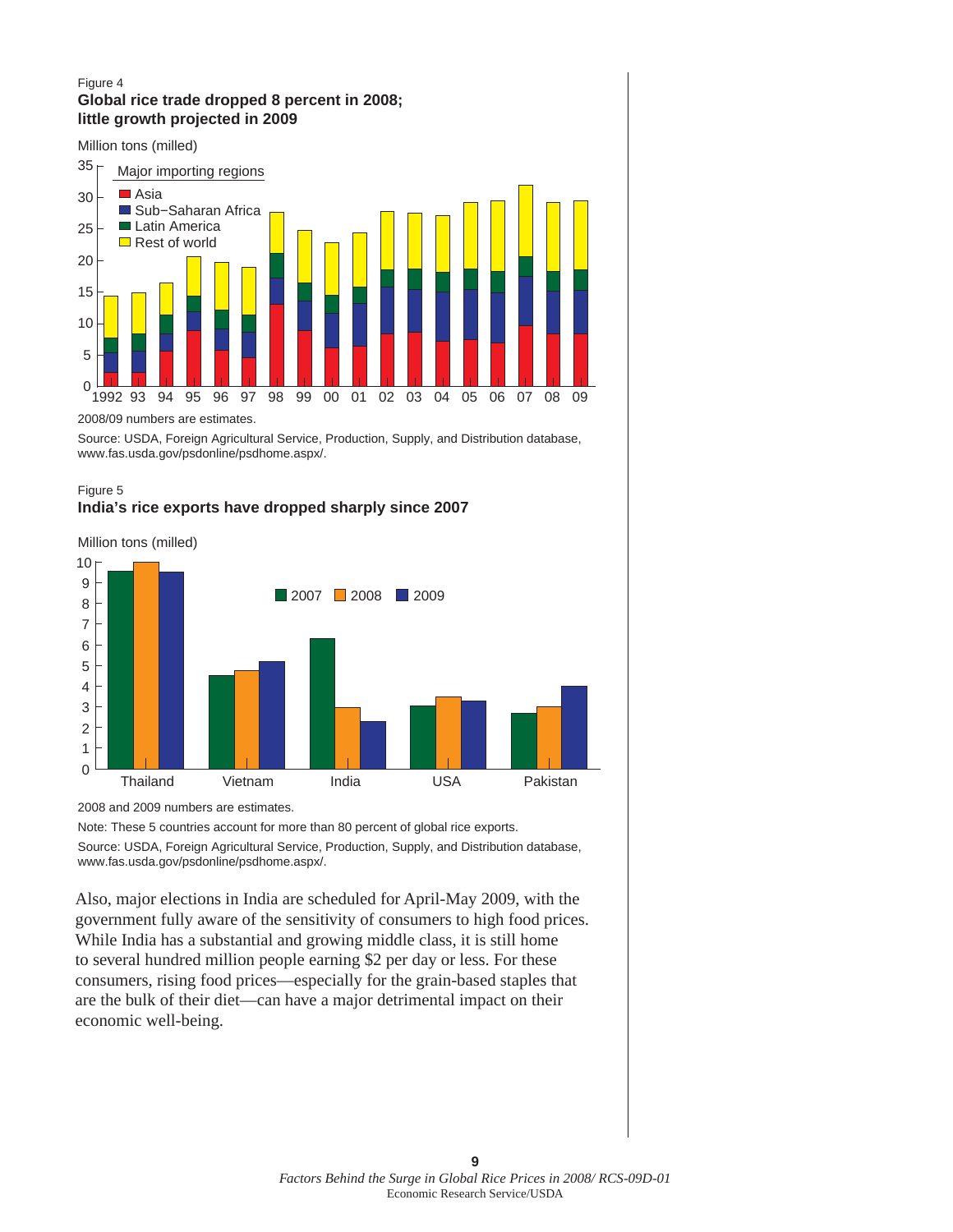### **Panic Buying by Major Importers Further Boosted Prices**

It was not just the exporters that were responding to the rapid rise in food prices. By early spring 2008, several major rice importers, primarily the Philippines and big buyers in the Middle East and Africa, were in the market for extremely large quantities of rice. They were attempting to lock in prices for several months of supplies before prices rose even further in order to assure their consumers of adequate supplies, and dampen domestic food price increases (see table 2 for a list on major rice importers, domestic concerns, and policy responses).

In mid-April 2008, the Government of the Philippines attempted to purchase about 500,000 tons of rice. The Philippines, the world's largest rice importer, was unable to purchase such a huge amount and tried again in early May to buy an even larger amount (675,000 tons) on the global market. The Philippines withdrew the second tender after only one supplier responded.

The governments of Nigeria, Bangladesh, and Iran were also in the market for major purchases in the spring of 2008. Each country was experiencing substantial increases in food prices. These importers typically spread their purchases of rice out more evenly over the year, reducing the impact on global prices. This panic buying by major buyers contributed to even faster price increases. In Haiti, the prime minister was forced to resign over rising food prices.

In early 2008, many countries experienced food riots caused by widespread anger over the rapid rise in food prices. Egypt had its most severe food riots since the late 1970s. The Philippines, Bangladesh, and much of West Africa experienced substantial food riots as well. For many of these countries, entering the global market for large purchases of rice was seen as a viable means to calm consumer concerns over food availability and to lower the price of a critical food staple.

By late June 2008, the panic buying subsided. Early that month, Vietnam and Thailand announced they would make numerous rice sales to the Philippines over the next several months. In late June, the Government of Japan

| Country     | Concern                                  | Response                                        |
|-------------|------------------------------------------|-------------------------------------------------|
| Philippines | Rising food prices, supply concerns      | "Panic" buying, record imports                  |
| Mexico      | Rising food prices                       | Eliminated restrictions on non-U.S.-origin rice |
| Nigeria     | Rising food prices                       | Reduced import tariffs                          |
| Bangladesh  | Crop damage from floods and Cyclone Sidr | Reduce tariffs, boosted imports                 |
| Iran        | Rising food prices, supply concerns      | Reduced tariffs                                 |
| Indonesia   | Rising food prices, supply concerns      | Reduced tariffs                                 |
| Ghana       | Rising food prices, supply concerns      | Reduced tariffs                                 |
| Malaysia    | Rising food prices, supply concerns      | Price ceiling on domestic sales, boost imports  |

Table 2 **Rice-importing countries, concerns, and policy responses**

Source: USDA, Economic Research Service.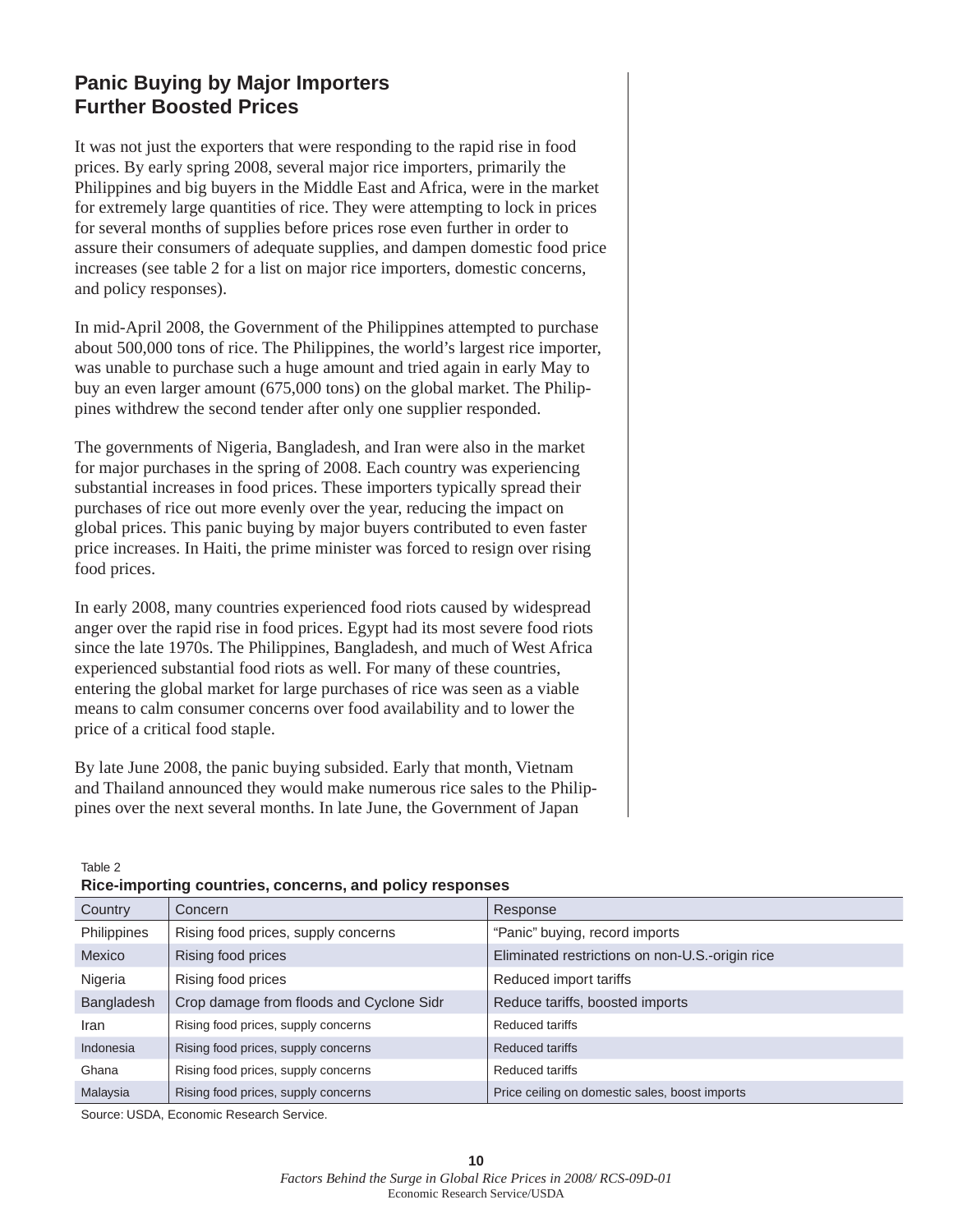announced it would sell up to 200,000 tons of stored rice to the Philippines in the coming months. (As of early April 2009, Japan had not sold any rice to the Philippines.) Because of these government-to-government commitments, by mid-summer 2008 the Philippines halted making massive global tenders and announced it would spread its purchases out more evenly over the rest of the year. The Philippines harvested a record crop in 2007/08 and the 2008/09 crop is estimated to be even larger. Although the Philippines has increased rice production almost 40 percent over the last decade, substantial post-harvest losses due to spoilage and pests during long-term storage in hot, humid conditions remain a major problem for the rice sector in the Philippines.

In addition to the panic buying, several major importers, including Nigeria, Bangladesh, Iran, Indonesia, and Ghana, lowered or sharply eliminated tariffs on rice imports in early 2008 to boost supplies and moderate domestic foodprice inflation. In late March 2008, India authorized duty-free imports of rice. Despite eliminating tariffs on rice, India has not imported any rice. In April 2008, the Philippines lifted restrictions on commercial rice imports, but maintained its import tariff on government-purchased rice. Although the United States supplies almost all of Mexico's imported rice, now duty-free under the terms of the North American Free Trade Agreement, the Government of Mexico opened a tariff-free 250,000-ton rice import quota for other suppliers in May 2008. However, to date, Mexico has not purchased rice from any source other than the United States.

### **Cyclone Damage in Bangladesh and Burma, Cold Snaps in China and Vietnam Fueled Price Increases**

Although global rice production in 2007/08 was the largest to date, isolated weather problems in some key growing areas contributed to the sharp rise in prices in the winter and spring of 2008. First, and most importantly, severe flooding during the summer of 2007 and the effects of Cyclone Sidr in late December 2007 reduced Bangladesh's 2007/08 crop more than 1 percent from a year earlier. These were major factors behind the threefold increase in Bangladesh's rice imports in calendar year 2007 and the large purchases the country made in early 2008. Although Bangladesh has had substantial success in boosting rice production over the last decade, mostly through higher yields, it remains a major importer. Bangladesh must harvest a record crop each year to avoid sharply increasing imports.

Second, abnormally cold weather in January and February 2008 in southern China and northern Vietnam created concerns over potential crop losses in these two rice-exporting countries. Despite the severity of the cold snap, crop damage in both countries turned out to be minimal. In China, the cold snap occurred prior to the planting of the early indica (long-grain) crop. In Vietnam, the bulk of its winter-spring crop—harvested in March and April is grown in the south. Although actual crop damage in China and Vietnam ended up to be very small, initial concerns over effects of the cold snap likely further boosted global trading prices last spring.

Third, within days of the global rice price spike in late April 2008, Cyclone Nargis struck southern Burma in early May with devastating force. Although most of Burma's 2007/08 crop was already harvested, a substantial amount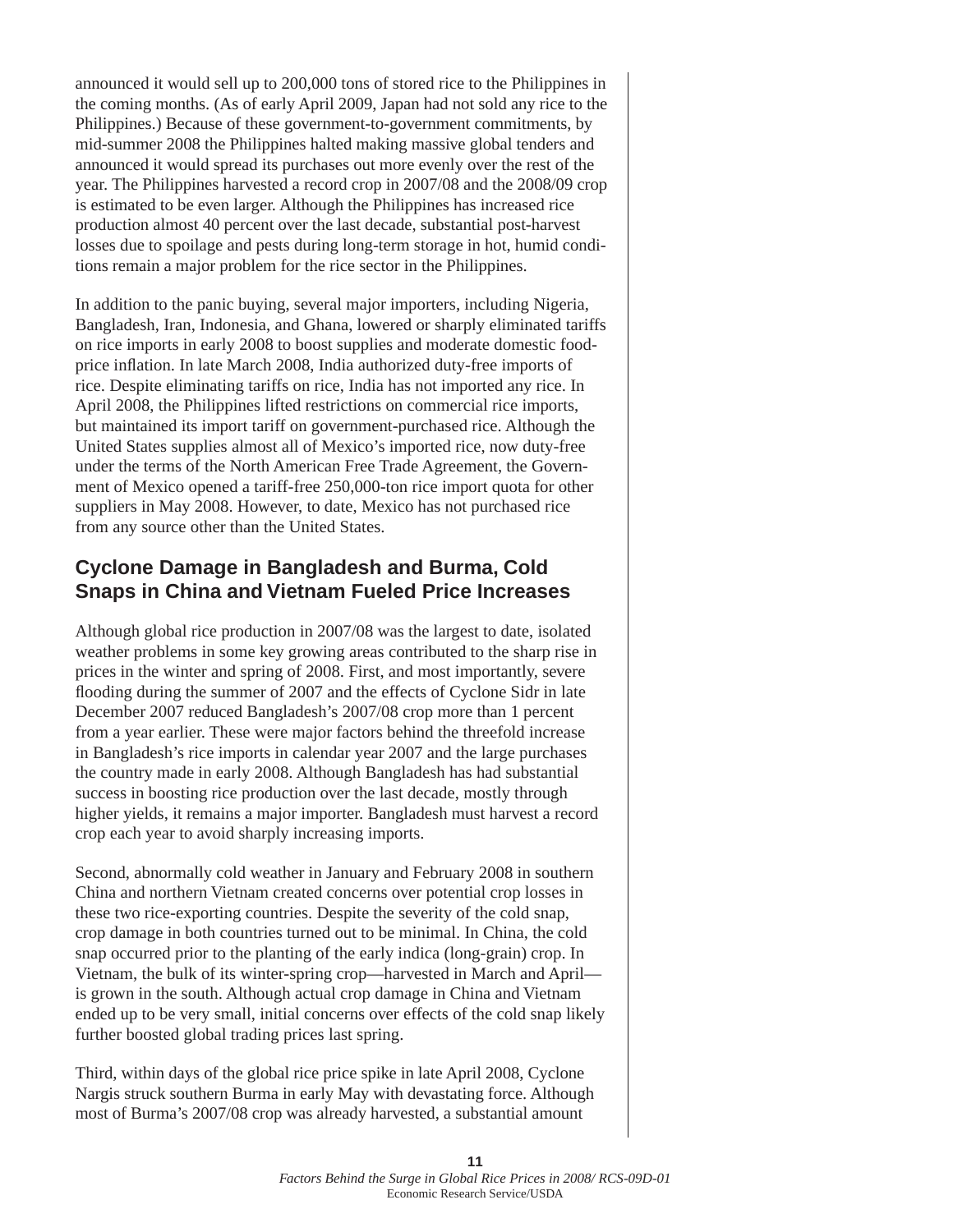of stored rice was destroyed by the cyclone. In addition, the combination of salt-water intrusion, lack of seeds and other inputs, and severe infrastructure damage, is estimated to have reduced Burma's 2008/09 production. The extent of the actual crop damage and storage loss in Burma is still not fully known.

Burma is a mid-level exporter, shipping 400,000-500,000 tons of low quality long-grain rice each year. The cyclone halted any additional exports until the fall of 2008, temporarily reducing global exportable supplies. Burma even imported a small amount of rice, mostly in the form of food aid. Burma's domestic rice supplies have recovered significantly since Cyclone Nargis hit in May 2008. The Government of Burma lifted its ban on rice exports, instituted immediately after the cyclone, in September 2008 and in the following months resumed rice exports of outstanding sales made prior to the cyclone. In October 2008, the ban on rice border trade with China, Bangladesh and Thailand was lifted as well.

Finally, Australia's 2007/08 rice crop (harvested in April-May 2008) was severely impacted by drought, virtually taking this mid-level exporter of medium-grain rice out of the global market. Australia's plantings and production in 2007/08 were the smallest in more than 70 years, a result of extremely low water-reservoir levels. Although Australia increased rice plantings in 20008/09, production will still be too small for Australia to export any significant amount of rice.

Australia has suffered from severe drought this century. In the 1990s, Australia typically exported 500,000-650,000 tons of rice a year, virtually all medium/short-grain. Since Australia's 2007/08 crop was planted in October 2007, the extremely small harvest in April-May 2008 was likely already factored into prices and buyers expectations regarding available supplies in 2008 and likely had little impact on the 2008 price increase.

#### **Declining Value of the U.S. Dollar Boosted Global Trading Prices**

The sharp drop in the value of the U.S. dollar in the fall of 2007 and winter of 2008 was also a major factor behind the rice price inceases. Because the bulk of rice traded globally is bought and sold in U.S. dollars, when the value of the dollar declines, traded prices for rice increase. In addition, because the weaker U.S. dollar makes dollar-denominated traded goods cheaper in foreign currencies, demand typically increases and this further raises the dollar-denominated trading price.

The U.S. dollar began the 21st century virtually on par with the euro, and by November 2000 the dollar was about 15 percent stronger than the euro. However, from December 2000 until early 2004, the dollar declined in value compared with euro. The dollar-euro relation was relatively stable from mid-2004 until mid-2006. But, beginning in late 2006, the dollar began a steady fall. The fastest rates of decline occurred in September-November 2007 and in February-March 2008. In February and March 2008, the decline in the dollar was especially sharp, reaching an historic low compared with the euro by late March 2008. The dollar further declined in April 2008, reaching a new low. This is exactly when global rice prices spiked. The dollar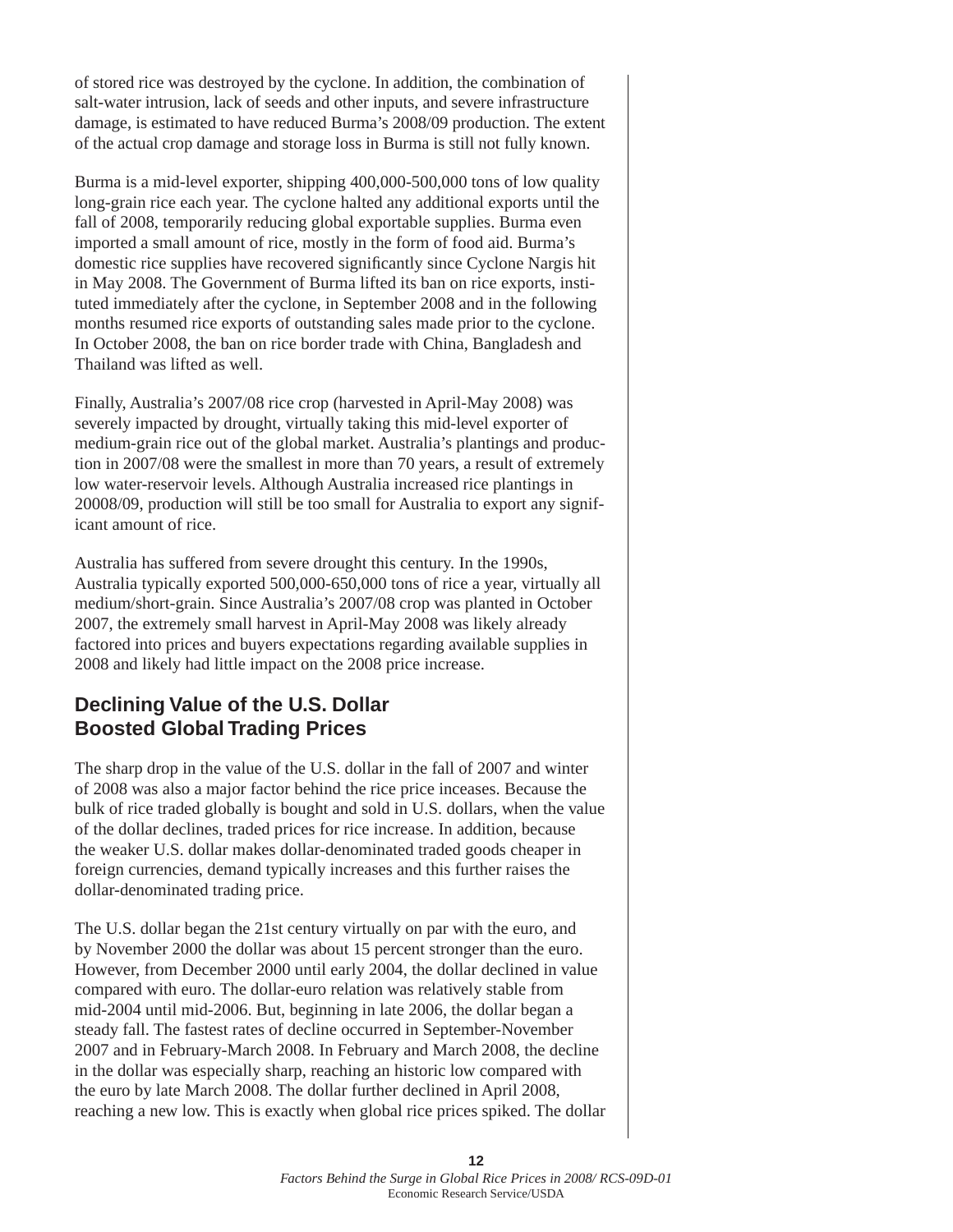strengthened slightly in May and June 2008, but declined again to another record low in relation to the euro in mid-July (fig. 6).

In late July 2008, the dollar began to strengthen in relation to the euro, a period when global rice prices declined. By late September 2008, the dollareuro relation was about the same as it had been in January and February, just prior to the 2008 rice price spike. In October 2008, the dollar rose sharply in relation to the euro, and by the end of the month was at its strongest level in 2 years, likely contributing to the substantial decline in global rice prices that month. The dollar further strengthened in November and December and rice prices declined. The dollar's strengthening in the late-summer and fall of 2008 coincided with the onset and deepening of global financial crisis. As the global liquidation deepened last fall, investors steered back into the U.S. dollar because of its safe haven status. Also, because many U.S. investors had exposure abroad, when they cut their risky trades, they repatriated their funds back into U.S. dollars, boosting the value of the dollar.

#### **Financial Crisis, Speculation in Commodity Futures Markets Contributed to Price Volatility**

Another short-term factor that may have contributed to the rise in global commodity prices in 2007 and early 2008 was the increased investment in commodity futures by hedge funds, pension finds, index funds, and sovereign wealth funds. Beginning in 2006, these nontraditional investors (or outside speculators) became more involved in agricultural commodity markets, as returns to equities and real estate became less attractive and more risky (Trostle, 2008).

In addition, destabilizing influences from financial markets, including indiscriminate lending and real estate speculation, led to a financial crisis in the United States in early 2008, which also encouraged greater investment in food commodities. Financial speculators, seeking quick returns and safer

Figure 6 **The value of the U.S. dollar dropped sharply from 2002 to early 2008**



Sources: Exchange rates, Pacific Exchange Rate Service, University of British Columbia, Saunder School of Business, http://fx.sauder.ubc.ca/data.html; Monthly crude oil prices, Economicmagic.com, www.economagic.com/em-cgi/data.exe/var/west-texas-crudelong#Data/.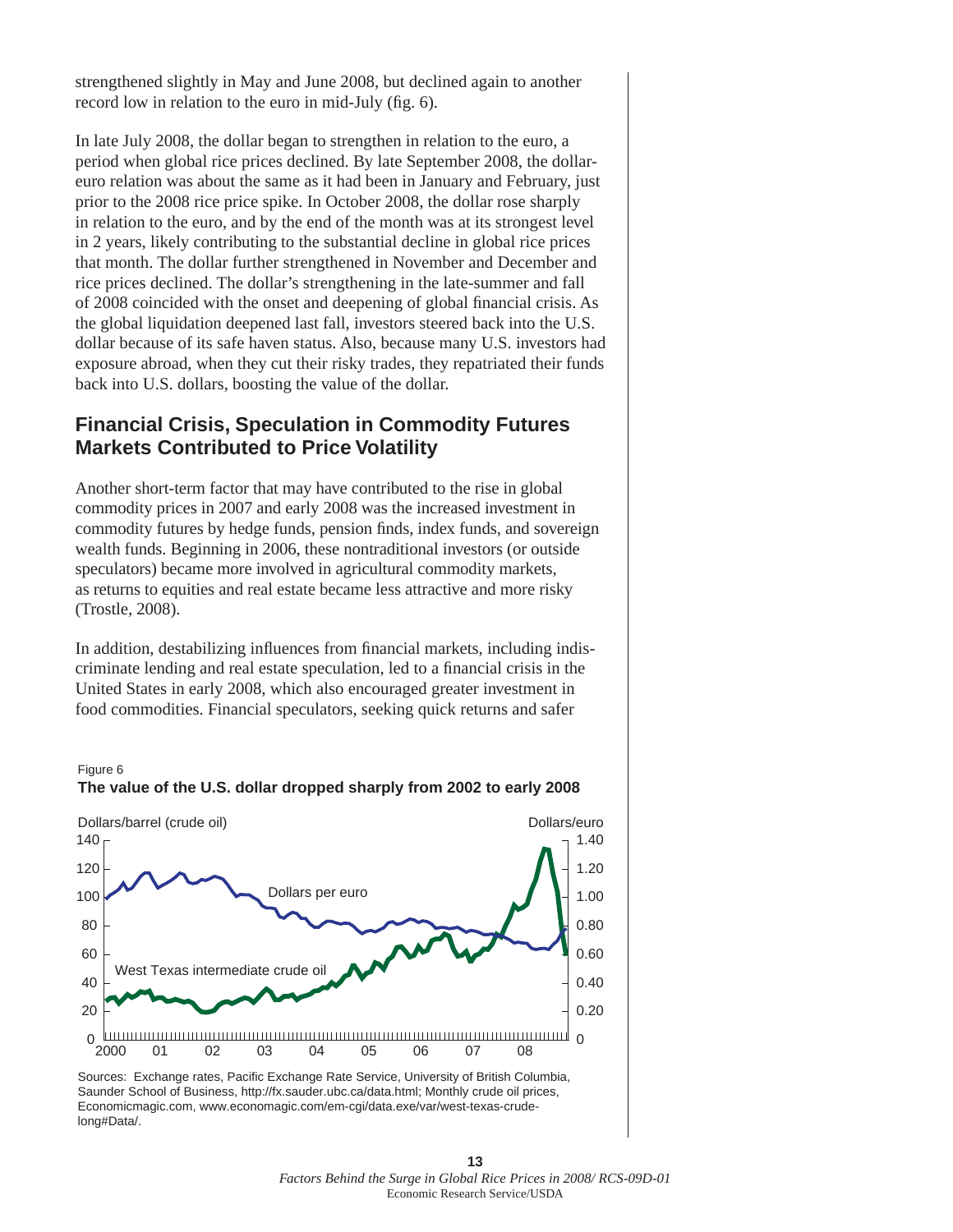investments, removed trillions of dollars from equities and mortgage bonds, some of which was then invested into food and raw materials (Timmer, 2009).

The investors in these funds were not so much interested in agricultural commodities as they were in using commodities to diversify their financial portfolios, particularly to move out of stocks and the housing market. These funds held an increasingly large percentage of open interest in the futures market for agricultural commodities, as well as in nonagricultural commodities such as metals and energy. These investors only had a financial interest in the markets and did not intend to take delivery of the agricultural commodities.

When the average prices for corn, wheat, soybeans, and rice approached their peaks in the spring of 2008, the total open interest on U.S. futures markets for each of these commodities peaked. Also, the share of noncommercial long positions, as a percent of total open interest, peaked last spring as well. Then, as the market prices for these crops declined from late-spring 2008 through the fall of 2008, total open interest and noncommercial long positions began to decline. During the second-half of 2008, nearly 70 percent of the noncommercial long positions were liquidated. In the first week of December 2008, noncommercial long positions and market prices for crops both declined (Chicago Trading Futures Corporation, 2008).

The impact of outside speculators in commodity price formation has been debated for decades. A 2009 study by the International Food Policy Research Institute statistically tested whether speculative activity in the futures market contributed to the sharp rise in agricultural prices for corn, wheat, soybeans, and rice in 2007 and 2008. The results indicated that speculative activities may have influenced prices, but the evidence was far from conclusive. Results varied by commodity, time, and causation factor examined (Robles, 2009).

The movements in crop prices and futures market participation may be nothing more than an interesting correlation. The links between financial markets and commodity markets are neither simple nor stable. Much more research is needed to understand the short-run and long-run linkages between financial markets and agricultural commodity markets (Timmer, 2009).

Historically, increased liquidity and depth in the commodity futures markets have been considered as forces of stability, and therefore have positive longterm impacts for users and sellers of grains (McPherson, 2008). This implies that the greater participation in futures markets by commercial and noncommercial investors did not led to inefficiency. However, computerized trendfollowing trading practices—index trading—employed by many of these funds likely increased the short-term volatility of agricultural prices. Index traders generally replicate a commodity index by establishing long futures positions in a mix of commodity markets and then rolling these positions forward from commodity future to commodity future using a fixed methodology. Hence, most of these traders hold long-only positions (Trostle, 2008).

For rice, the impact of increased activity by nontraditional investors in the futures market on price is even less clear than for other major agricultural commodities such as corn, wheat, and soybeans. Several factors account for this greater ambiguity. First, the rice futures market is quite small compared with futures' markets for major U.S. agricultural commodities such as corn,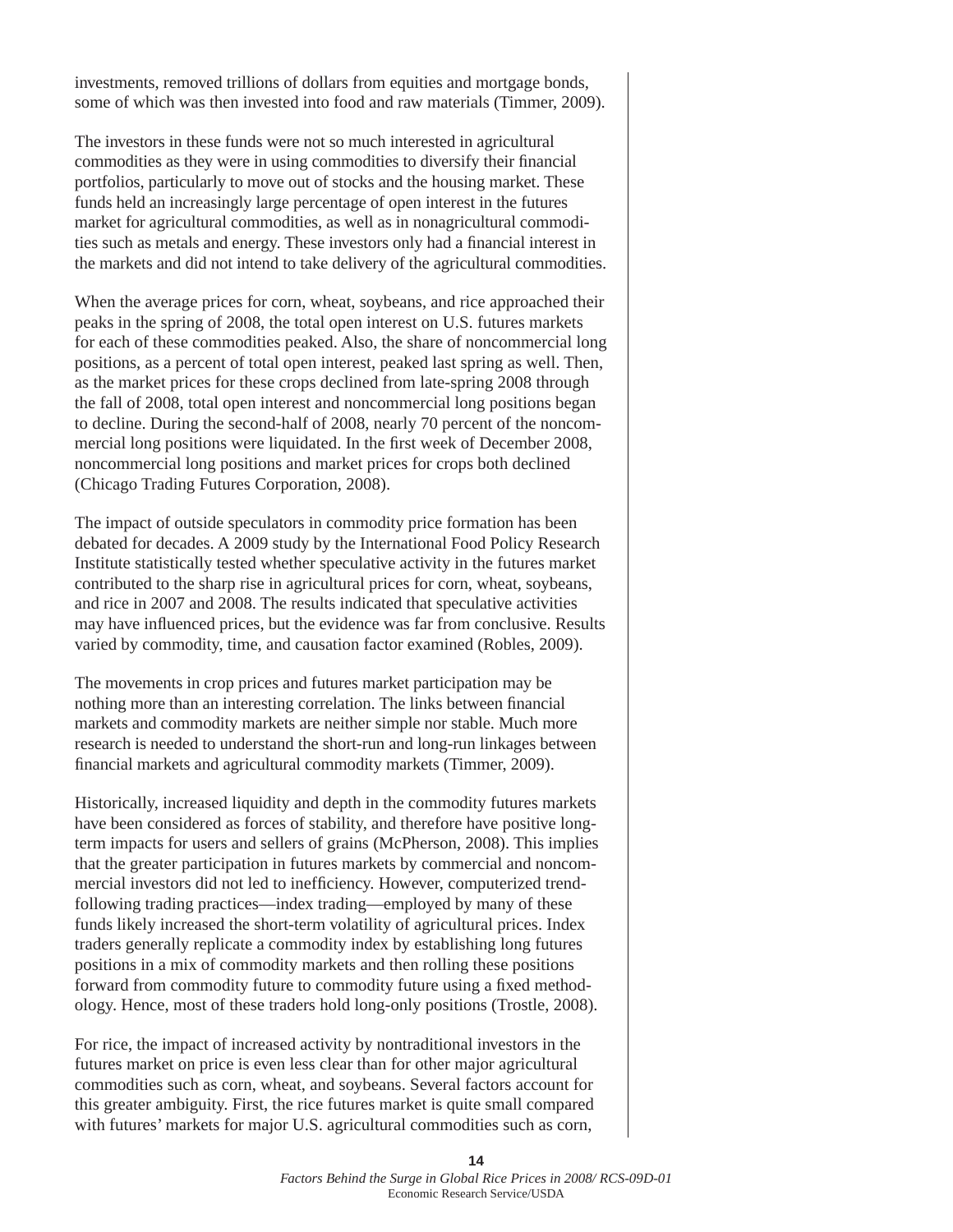wheat, and soybeans. The rice futures market is described as thin—as only a small share of production and use is actually traded in futures markets. Financial speculation likely played no or only a small role in the increase in rice prices in late 2007 and early 2008, partly due to the thinness of the rice futures market (Timmer, 2009).

Also, most types of rice—which is a commodity highly differentiated product—are not traded on the futures market at all. In fact, in the United States, there is a futures market only for long-grain rough rice in the South (Wright, 2009). Thus, while there may have been an influence on some commodity prices and their volatility, for rice the impact of nontraditional investors is less apparent.

However, despite the fact that the U.S. rice futures market is quite thin and exists only for long-grain rough rice in the South, many contracts by mills to purchase rice from farmers are based on the futures price. A greater understanding the impact of nontraditional investors on the agricultural commodity markets would likely be useful to policymakers and market participants.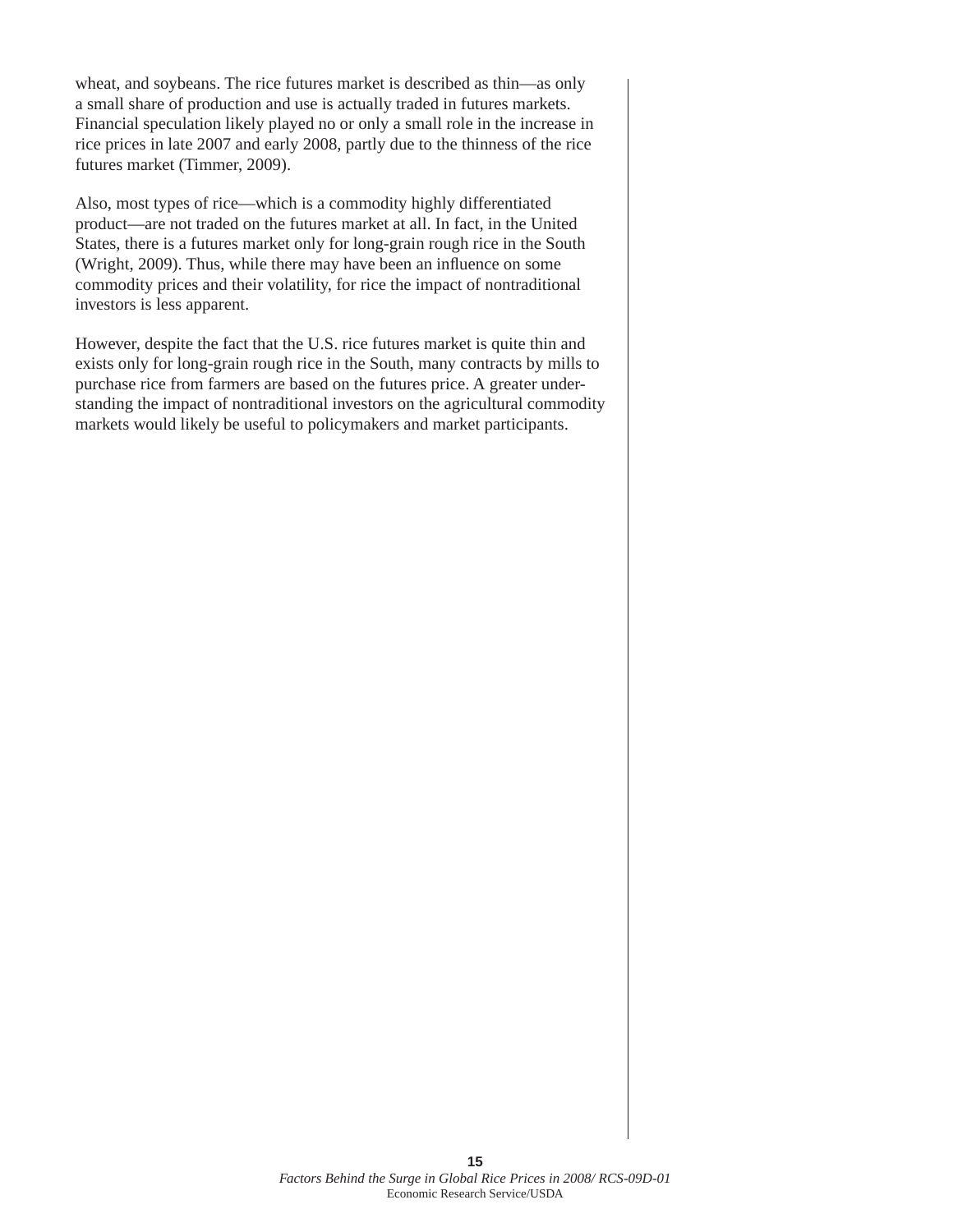# **Long-Term Factors Included High Income Growth in Asia**

Rapid price inflation is a major concern across developing Asia, with foodprice inflation particularly important. Food commodity prices rose sharply from early 2007 to early 2008. The food commodity price index compiled by the United Nations Food and Agriculture Organization—which tracks global prices for 55 food commodities—jumped more than 50 percent in April 2008 from a year earlier (fig. 7).

An important long-term factor behind the rapid food price inflation was rising incomes in much of developing Asia, which accounts for about half the world's population. This has allowed consumers to shift from primarily low-priced traditional grain-based diets to more diverse but higher priced diets that include more meats, fish, dairy products, fruits, and vegetables. The big increase in consumption of these higher priced foods by a large share of Asia's population has had a major impact on global food-price inflation.

Because food accounts for a large share of consumers' expenditures in developing Asia, rapidly rising food costs have a major impact on regional inflation rates. In the United States, food accounts for only about 10 percent of an average consumer's annual expenditures. So rising food prices have a much smaller impact on the overall U.S. inflation rate than in developing Asia.

This sharp rise in demand for meat and dairy products across developing Asia raised prices for feed grains and oilseeds, both heavily used in animal feeds. With prices for corn and soybeans on the rise, any increase in food grain acreage—with wheat and rice being the dominant food grains worldwide was limited. This was especially true in the southern United States and southern areas of South America, where rice often competes for acreage with soybeans and—to a lesser extent—with feed grains.



Source: United Nations, Food and Agricultural Organization, www.fao.org/.

**16** *Factors Behind the Surge in Global Rice Prices in 2008/ RCS-09D-01*  Economic Research Service/USDA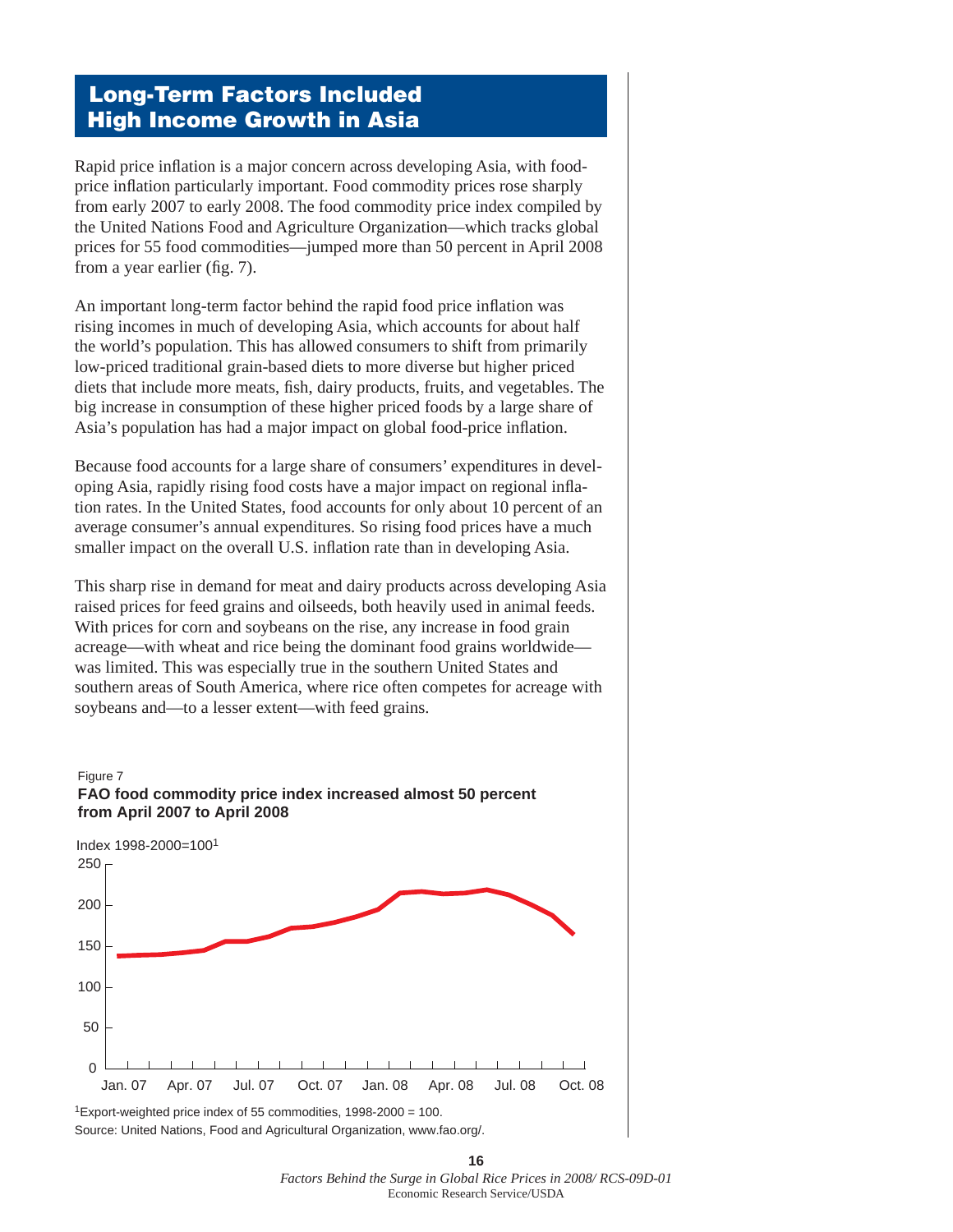Developing Asia is likely to see continued strong income growth over the next decade, despite a recent slowdown from record levels. This will continue to push more consumers into the middle class. Thus, global food prices will continue to be supported by the strong worldwide demand for feeds largely driven by diet diversification in Asia. Although rice is an inferior good in much of Asia, rice prices will continue to be pressured by higher overall food prices and strong competition for land.

### **High Oil Prices, Increased Biofuels' Production Contributed to Higher Food and Feed Prices**

Rising oil prices between 2002 and 2007 contributed to the conditions that resulted in the 2008 increase in rice prices. High oil prices impact nearly every aspect of farming—production, processing, marketing, and transportation. Worldwide, rice growers are disproportionately hurt by the high fuel prices because irrigation pumps typically run on diesel. In addition, in most countries—especially in East Asia—rice growers use a substantial amount of fertilizer, which is necessary to achieve the high yields associated with the modern varieties. Because modern fertilizers are petroleum-based, high oil prices boost fertilizer prices.

Also, because most developing Asian countries subsidize fuel and fertilizer prices for farmers, producers typically do not reduce their use of these inputs in the face of rising global prices for fuel and fertilizer. This further boosts input prices since Asia is a big importer of both oil and fertilizer.

High oil prices sharply boosted transportation costs as well. The combination of high oil prices and a backlog in global shipbuilding further raised trading prices and reduced global rice trade (until ships currently being constructed are available). From December 2005 until March 2008, global freight rates nearly tripled. High transportation costs may encourage importing countries to provide incentives and subsidies for their producers to expanded production to avoid or reduce imports. Over the long-term, if high fuel prices reduce trade growth, then the share of the global rice production produced by the low-cost Asian exporters will decline and the share produced by importers with higher production costs will increase.

Oil prices began a long-term increase in early 2002, after dropping below \$20 per barrel in late 2001. The rate of price increase was rather modest until August 2005, when oil prices began to increase sharply, partly due to the effects of two severe hurricanes that struck the U.S. Gulf Coast late that summer and early fall. After nearly stabilizing for almost a year, oil prices began to increase at a rapid pace in summer 2007. By March 2008, prices exceeded \$100 per barrel for the first time. This was the same time that global and U.S. rice prices were spiking. Oil prices reached record levels in July  $2008$ —with some spot prices quoted at more than \$150 per barrel (fig. 6).

Much of the price increase for oil was due to strong demand from developing Asian countries, especially China and India. In contrast, previous oil price spikes were relatively short-term, primarily driven by supply shocks, often caused by political turmoil in the Middle East. Although economic growth in the developing Asian nations has slowed from recent record rates—and has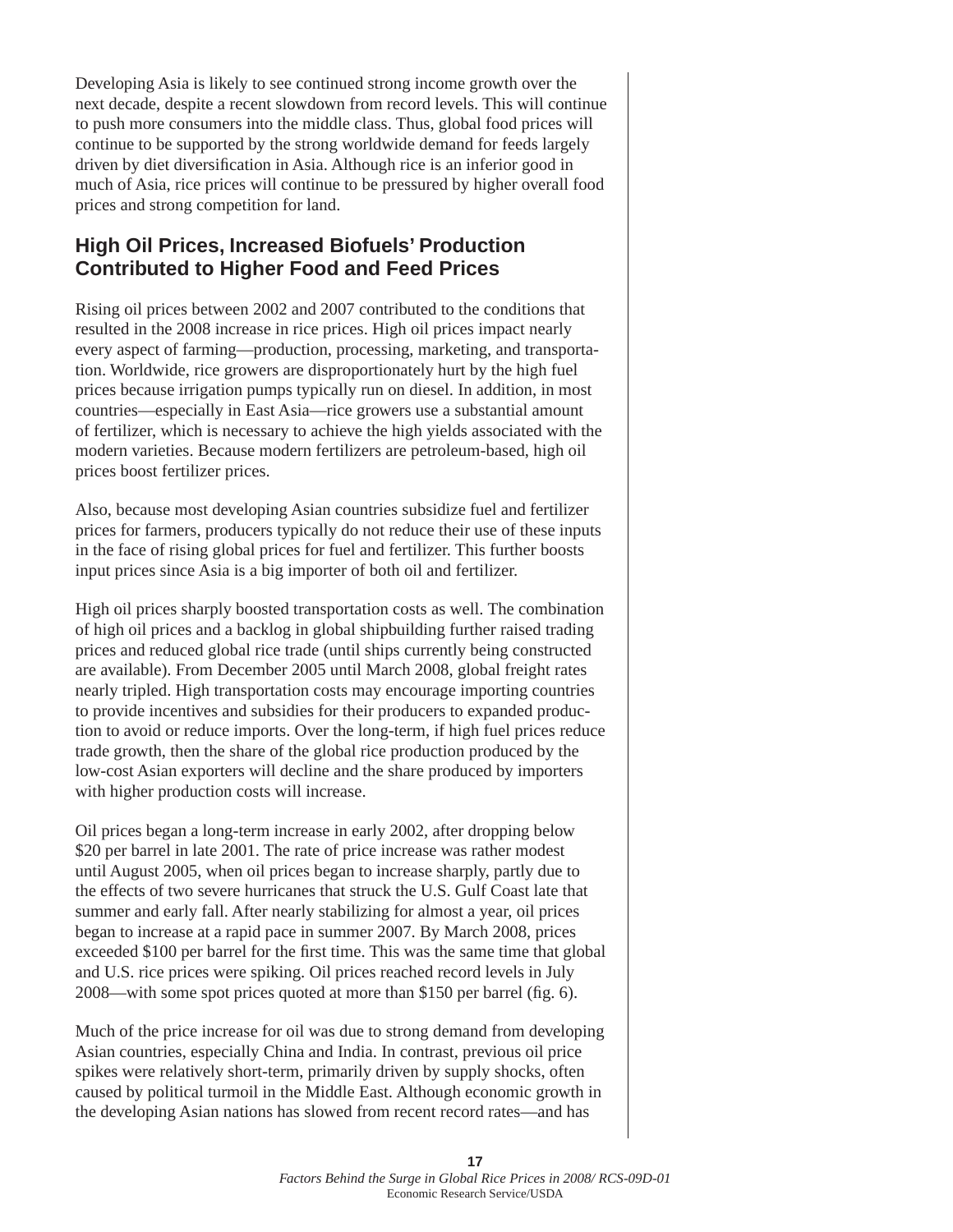contributed to the decline in oil prices since late July—income growth still remains at historically high rate for most of those countries, and is expected to resume stronger growth over the next decade.

The recent big increase in the use of corn and oilseeds in biofuels has further raised prices for these commodities and has diverted use of these crops away from feed use. Because feed is a major input in livestock production, the expanded use of corn in ethanol has pushed feed costs higher, reducing profits for livestock operations, causing livestock production to decline, and thus pushing meat and dairy prices higher. In addition, the higher feed and oilseed prices gave signals to growers worldwide to shift their growing area to corn and oilseeds for fuel use, and away from food grains.

In the U.S., about 30 percent of the 2008/09 corn crop is expected to be used for ethanol, up from just 10 percent in 2002/03. Rice is not grown for fuel use. Expanded corn acreage in 2007 in the Mississippi Delta likely reduced rice acreage, a factor behind the increasing U.S. rice prices in 2007/08. In 2008, expanded soybean acreage in the Mississippi Delta limited the increase in rice acreage, despite record high U.S. rice prices at planting. This competition for land for fuel, food, and feed crops is expected to continue.

### **Removal of Excess Global Rice Stocks Eliminated Price Cushion**

When the rice prices increased in the spring of 2008, global ending stocks of rice stocks were sharply lower than the record levels accumulated in 2000/01. In fact, at 78.5 million tons, ending stocks in 2007/08 were just slightly more than half those carried 7 years earlier. At the turn of the 21st century, global rice stocks were excessive, with a stocks-to-use ratio exceeding 37 percent. Although global ending stocks of rice declined 50 percent from 2000/01 to 2004/05, stocks began increasing in 2005/06 and had increased more than 7 percent by 2007/08.

In previous price spikes—1987/88, 1993/94, and 1997/98—large global stocks limited the level and duration of the price increase caused by adverse weather. In 2007/08, this cushion did not exist in the major exporting countries, a factor that partly contributed to the large size of the price spike (fig. 3).

Global rice stocks began to sharply increase in 1983/84, expanding 22 percent that year. Stocks continued to increase over the next 17 years, reaching a record 146.7 million tons in 2000/01 and accounting for a record 37 percent of total disappearance. China—the world's largest producer and consumer of rice—accounted for most of the buildup in global rice stocks. Global stocks actually declined in 1993/94 and 1994/95, mostly due to smaller production in China. From 1995/96 to 2000/01, the buildup in global rice stocks was especially strong, with China accounting for nearly all of the buildup.

China's grain policy in the second half of the 1990s was designed to promote production and allow China to remain virtually self-sufficient in rice. In addition to expanded production, declining per capita disappearance supported the buildup in stocks in China in the second half of the 1990s. By the end of the 1990s, with its rice stocks the highest on record, China reversed its grains policy to discourage production and reduce excess stocks.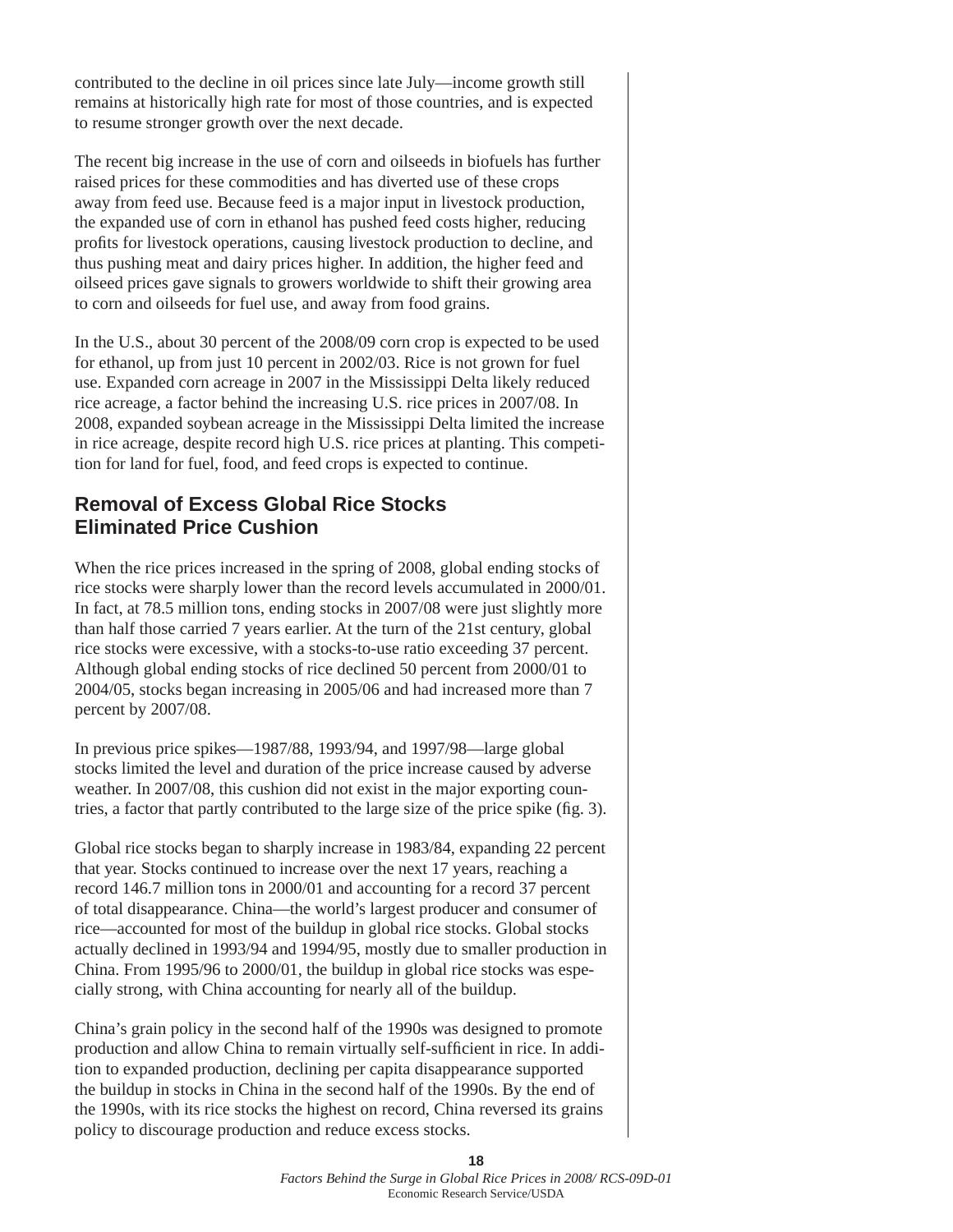In early 2004, with global stocks at a more normal level, China's policy was no longer aimed at reducing stocks. For 2004/05, the Government of China encouraged farmers to expand rice area, and by 2007/08 China stocks began to increase again.

When a weak monsoon in 1987 cut India's crop by 6 percent, trading prices increased 50 percent from September 1987 to February 1988. But by March 1988, prices were on the descent and declined all spring. In 1987/88, global beginning stocks exceeded 103 million tons, up 5.6 million from a year earlier. The increase in beginning stocks virtually offset the decline in global production in 1987/88, and was a major factor in the quick decline in price (fig. 8).

In October 1993, when Japan was harvesting its weakest rice crop since World War II, global prices began a 5-month rapid increase. Yet, by March 1994, global prices began declining and dropped to pre-spike levels by summer. Global beginning stocks in 1993/94 were 123.3 million tons, or more than one-third of total use that year. This allowed Japan to import a record 2.2 million tons of rice in early 1994, while only temporarily boosting global prices.

Even in 1997/98, when a severe El Nino weather pattern devastated rice crops in much of Southeast Asia and South America and drove trade to a then-record high, global prices increased just 10 percent. In fact, by late summer 1998, global prices were declining. In 1997/98, global beginning stocks were 120.3 million tons. This allowed Indonesia to import almost 6.0 million tons—about six times its normal import requirements and the largest amount of rice ever imported by a single country—without driving global prices substantially higher.

The Asian financial crisis that began in the summer of 1997 also limited the price increase caused by El Nino. As several Asian countries, starting with Thailand, devalued their currencies, the value of the U.S. dollar increased, lowering the dollar-denominated price of traded rice. Because the price in domestic currencies increased, demand likely declined.

#### Figure 8





<sup>1</sup>Calendar year simple average of weekly price quotes. 2008 through November only. Source: U.S. Embassy (Bangkok, Thailand) agricultural counselor, *Weekly Rice Price Update*.

**19** *Factors Behind the Surge in Global Rice Prices in 2008/ RCS-09D-01* Economic Research Service/USDA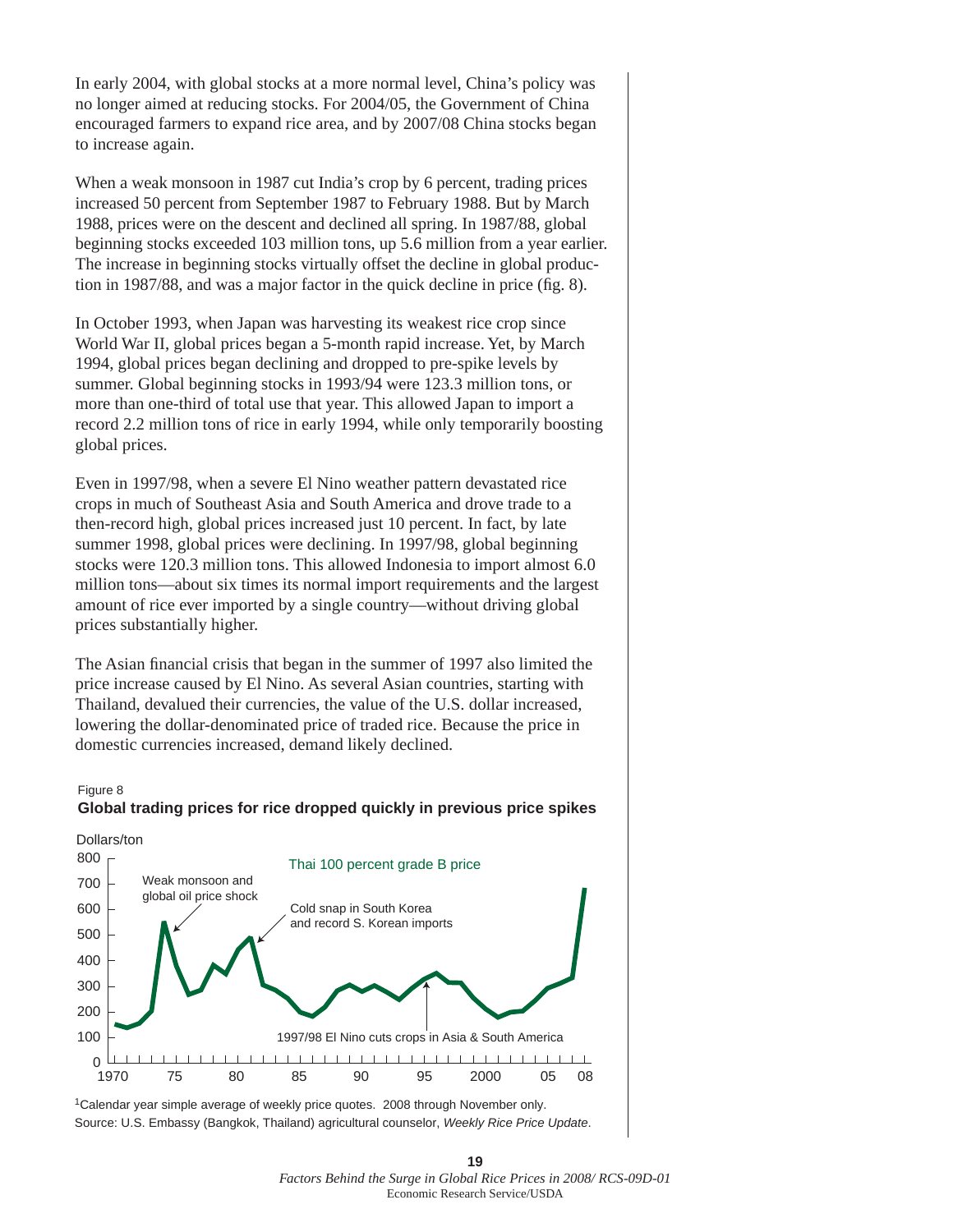### **Lack of Yield Growth, Difficulty in Expanding Growing Areas Supported Higher Rice Prices**

Lack of any significant yield growth so far this century also has contributed to higher rice prices. In fact, the rate of yield increase started declining in the 1990s. Yields increased more than 13 percent in the 1970s and about 26 percent in the 1980s, but increased only 11 percent in the 1990s. From 1966/67 to 1999/2000, global rice production increased almost 130 percent, with rising yields accounting for more than three-fourths of the increase. Most of this yield increase was due to the adoption of the modern highyielding varieties on irrigated fields in Asia, and to a lesser extent in Latin America (fig. 9).

Since 1999/2000, global production has increased just 8 percent. If global yields had continued increasing at the same rate that they did from 1970 to 1989, global rice production in 2007/08 would have been 485 million tons, or 10 percent larger than the actual crop. (This figure likely overstates potential production from stronger yield growth, as higher yields would have reduced prices which would have resulted in smaller plantings.) The slowdown in yield growth contributed to the removal of excess stocks in the 21st century.

Several factors account for the slower yield growth in the 1990s and the stagnant yields so far this century. First, nearly all land that can easily adopt the modern high-yielding varieties, which require irrigation, is already used to grow them. Much of the yield growth in the 1970s and 1980s was due to a shift in area to the modern high-yielding varieties from the lower yielding traditional varieties. As the share of rice area sown to modern varieties increased, average yields increased.

The modern varieties are bred to be short-stature and stiff to prevent lodging. Lodging is the tendency for plants to fall over or bend. This impedes efficient harvesting, thus reducing yield potential and lowering quality. The newer rice varieties require controlled irrigation to achieve the high yields associated

#### Figure 9 **Increases in global rice yields have slowed since the 1990s**



<sup>2008/0</sup>9 numbers are estimates.

Source: USDA, Foreign Agricultural Service, Production, Supply, and Distribution database, www.fas.usda.gov/psdonline/psdhome.aspx/.

#### **20** *Factors Behind the Surge in Global Rice Prices in 2008/ RCS-09D-01*  Economic Research Service/USDA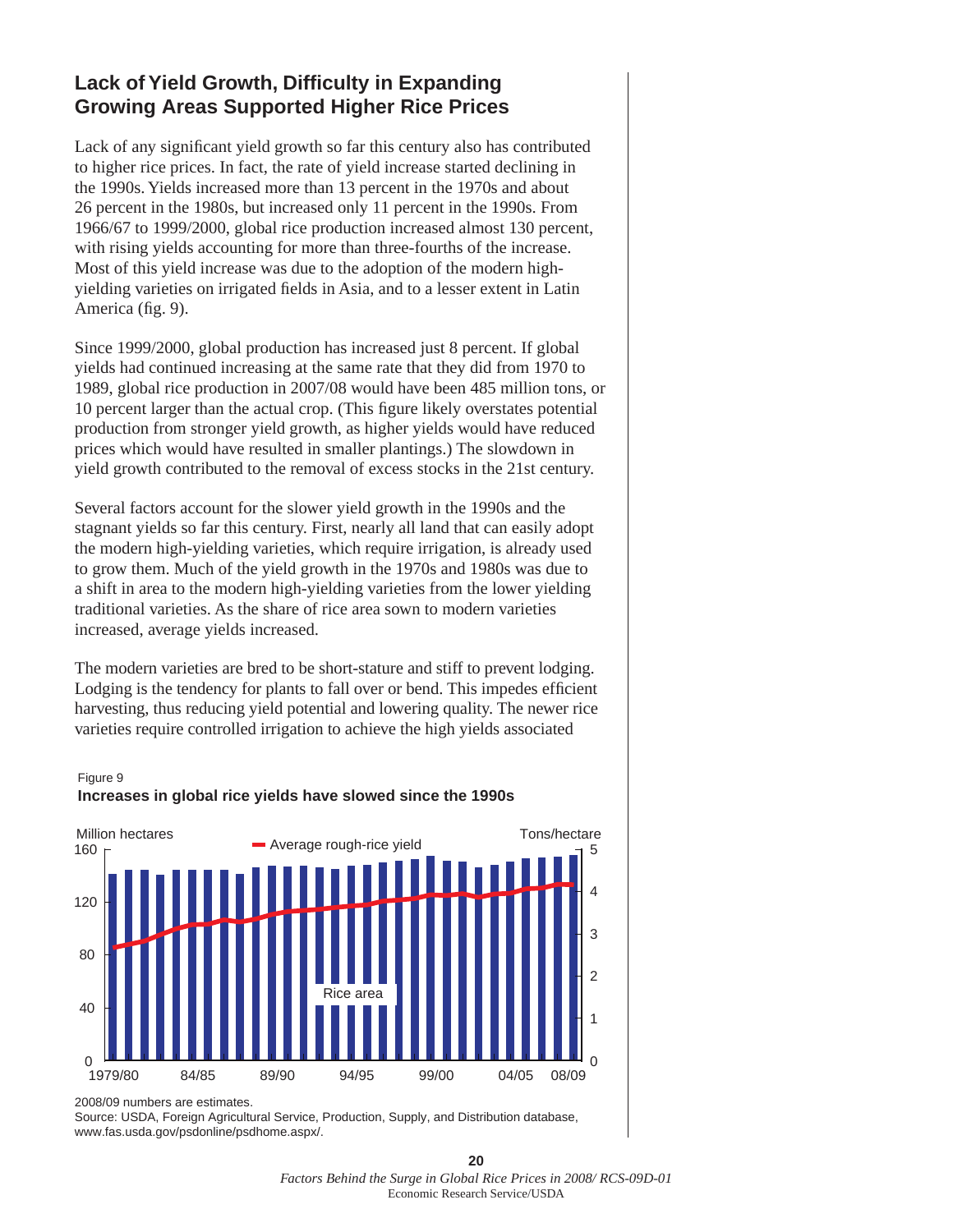with substantial fertilizer use. High-yielding varieties have not been developed for the less favorable ecosystems such as those relying on natural flooding from river deltas, dry-land rice, or flood-prone areas that still grow traditional low-yielding varieties.

Second, declining prices from the late 1990s until the early 2000s gave little incentive for public or private research organizations to invest in developing higher yielding seeds, as global rice stocks were already quite large and, for a while, rising. In fact, government policies in several producing countries particularly Japan and Taiwan—have been designed for several decades to reduce the area devoted to rice production to lower overstocks of rice.

Third, for some countries, actual field yields on land growing the modern varieties are typically stagnant to declining, as continued production on the same land has reduced fertility. Also, ecological problems associated with repeated irrigations during the year—water logging and salinity—and mono-agriculture have reduced yields, especially in East Asia, a major rice-growing region.

Although global area has expanded about 4 percent since 2000/01, it is up only 1 percent from the previous record area planted in 1999/2000. Except for South Asia and parts of South America, few areas can significantly expand rice plantings without excessive costs. An exception is Burma, once the largest exporter. However, government policies in Burma prevent any significant expansion in rice plantings, despite abundant land perfectly suited for low-cost rice production. Cambodia, which experienced severe political turmoil in much of the 1970s, also has the potential to boost its rice-growing area. South American rice exporters have the land and water to significantly expand production if returns are high enough for several years to justify the investment. South Asia could expand production by greater use of planting and harvesting more than one crop from the same land each year.

Worldwide, expanded rice area requires substantial investment in irrigation facilities. Returns would have to be quite high for several years to justify such costly investments. Although rice prices are currently high, so are prices for fuel and fertilizer, two critical inputs. High input prices nearly offset the impact of high prices on net returns.

In addition, to profitably grow rice, producers need land that is level and can easily hold water, preferable with a hard-pan subsurface. Most of this land already grows rice. Availability of low-cost and abundant water is necessary as well. In most areas of the world, water is a high-priced commodity desired by multiple competing users. For these reasons, the ability to continue expanding global rice area is very limited, even with high rice prices.

### **Higher Food Commodity Prices Had Negative Effect on Developing Countries With Food Deficits**

The substantial rice price spike in the spring of 2008 and continued historically high rice prices have critical implications for many low-income fooddeficit countries. First, since the poorest consumers in developing countries spend at least half their disposable income on food, the substantial increase in the price of rice—the major staple in the diet of more than half the world's population—has sharply reduced their expenditures on most nonfood items.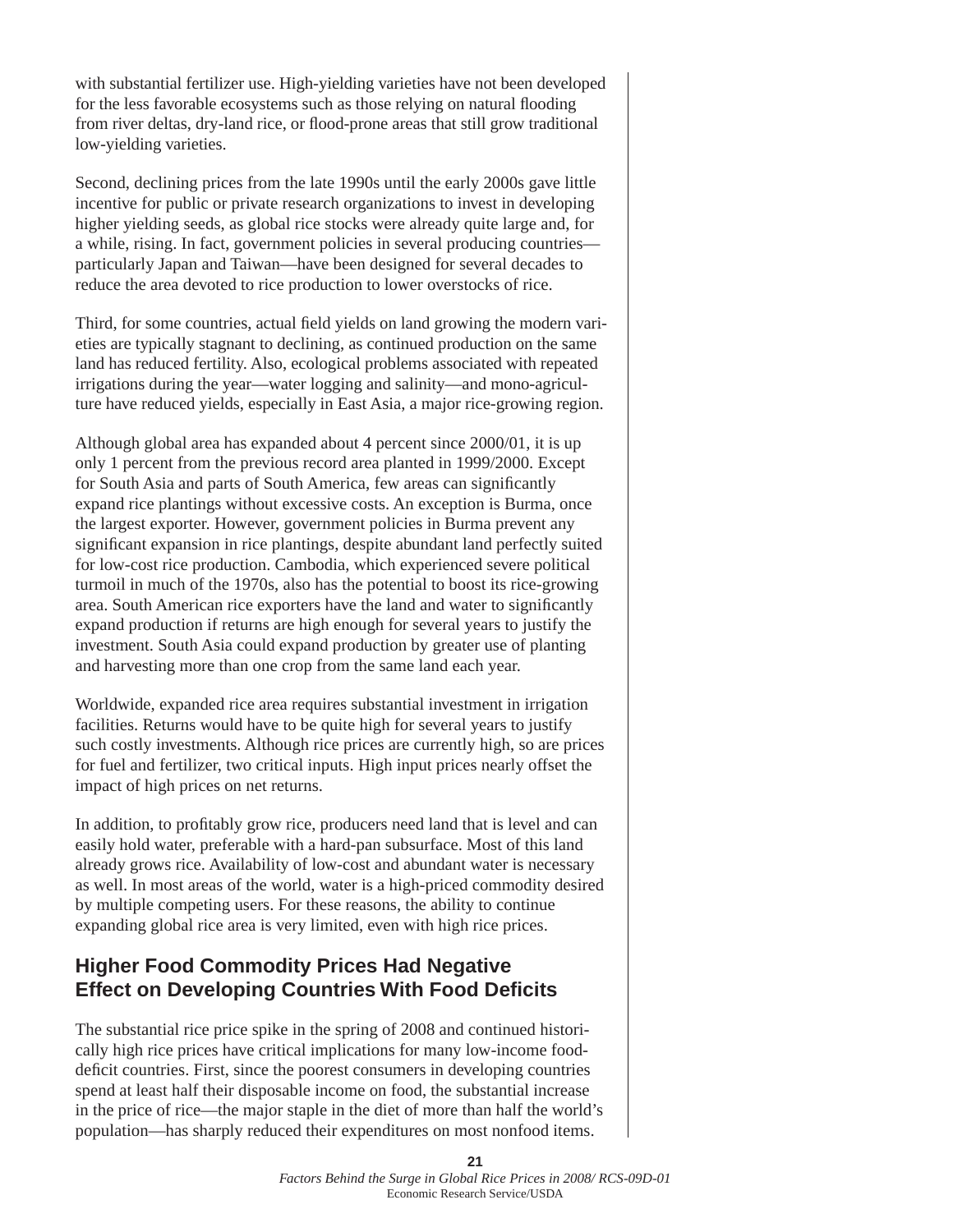In addition, many low-income rice-importing countries are experiencing severe balance-of-payment problems due to the much higher prices for most imports, especially food, fertilizer, and fuel. Prices for their exports have not increased as much.

Finally, global food aid agencies are unlikely to be able to meet their future needs for rice to use in their feeding programs without a substantial increase in funding. Food aid allocations are based on monetary values. When rice prices rise, the same amount of funding buys less rice.

### **Rice Prices Dropped as Import Demand Declined and the Global Financial Crisis Deepened**

Global and U.S. prices began to decline in late May 2008. By the end of August 2008, global trading prices were about 30 percent below the April-May record and U.S. export prices were down about 16 percent. The decline in global rice prices from June to August 2008 was largely due to a reduction in panic buying by major importers (especially the Philippines), a renewal of commercial sales by Vietnam in late June, a stronger dollar, and a drop in overall food commodity prices that summer.

After peaking at more than \$147 per barrel in July in both Europe and the United States, oil prices dropped below \$120 per barrel in August 2008, mostly due to a slowing global economy. By late September, oil prices were just barely above \$100 per barrel as concerns over the global and U.S. economies heightened and the value of the U.S. dollar—which started strengthening in late July—continued to increase. Oil prices dropped to about \$75 per barrel in mid-October 2008, when the U.S. stock market plunged, and were below \$50 by late December. Prices dropped below \$40 per barrel in January and February 2009, but have since risen to around \$50.

Global rice prices also were pressured lower by reports of record plantings across most of Asia in the spring and summer of 2008. The forecast of a record global rice harvest in 2008/09—following a 2007/08 record crop contributed to the reduction in panic buying, and is projected to sharply limit any growth in Asia's overall rice import needs in 2009. Strengthening of the dollar since July 2008 also lowered rice trading prices.

Both U.S. and global trading prices were quite stable in September 2008, as price-supporting policies in Thailand and hurricane damage to the southern U.S. crop offset a combination of weaker global demand and the continued strengthening of the U.S. dollar. Starting in July 2008, the Government of Thailand began purchasing rough-rice from the 2007/08 dry season crop from farmers at prices about 20 percent above market. Facing such favorable intervention prices, Thai farmers sold more than 2 million tons of the recently harvested dry-season rough rice to the government, which kept this rice off the market and help limit the decline in trading prices.

In early October 2008, both U.S. and global rice prices began falling again, as the global financial crisis intensified and prices for other commodities dropped sharply. In early November, the Government of Thailand began releasing some of the stored rice for export, which contributed to lower trading prices. In late 2008, the Government of Thailand began purchasing rough rice from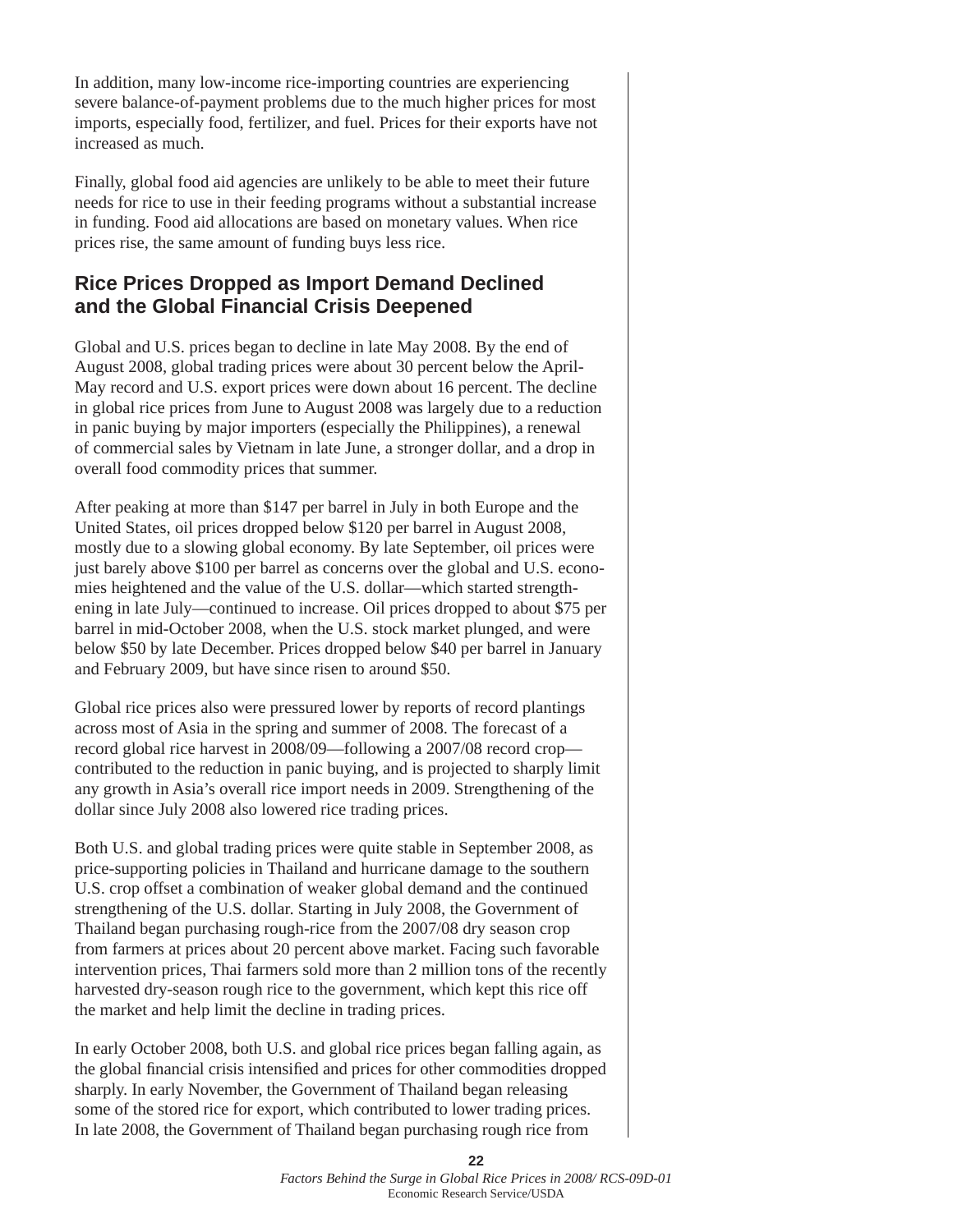its 2008/09 main-season crop (fall-winter harvest) which halted the decline in Thailand's export prices by year-end. Thailand's prices actually began rising again in early 2009, making Thailand uncompetitive with major Asian competitors. On March 16, Thailand initiated a rough-rice purchase program for its 2008/09 dry-season crop at prices 10-30 percent above market.

Although Thailand's prices are currently about 40 percent below the 2008 record level, they are not expected to return to pre-2007 levels in the near term. The price outlook for global rice in the near term will be heavily influenced by the extent of the global economic downturn and financial crisis, the value of the U.S. dollar, prices for land-use competition with other agricultural commodity prices, and oil prices.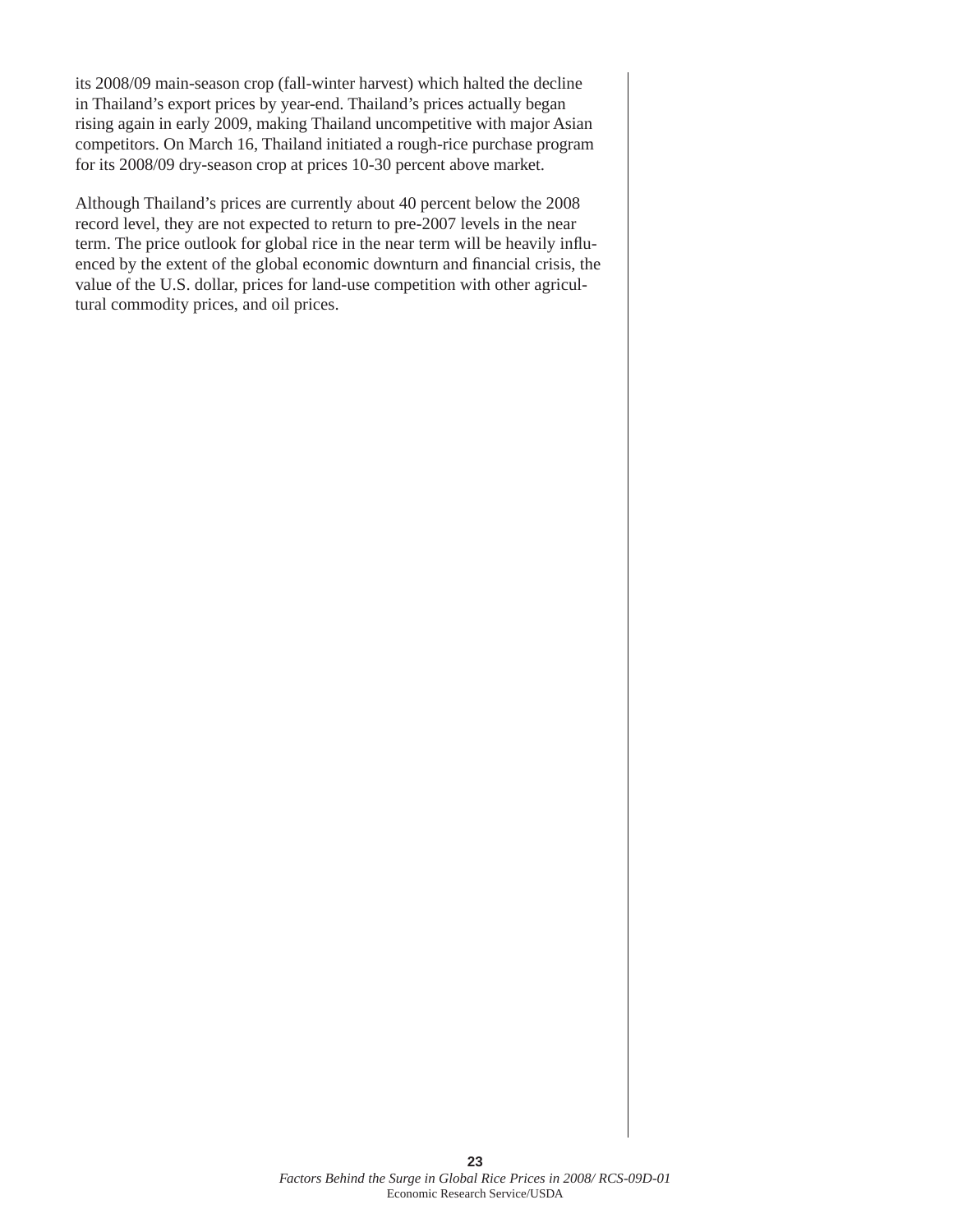# **Conclusion**

The rise in global rice prices in early 2008 coincided with a worldwide food crisis. However, the driving forces behind the increase in rice prices were not identical to the factors behind the global food crisis. For corn, wheat, and soybeans, the primary factors behind the price increases were increased use of biofuels, changing diets in China and India, major weather problems, and tight stocks-to-use ratios (Slayton, 2009). Increased participation in futures markets by nontraditional investors likely contributed to greater price volatility. However, it is unclear if greater speculative activity contributed to higher prices for these commodities (Abbot, 2008).

These factors had only indirect effects on global rice prices. In fact, the rice price rise occurred in a year of record global rice production, larger supplies, and a buildup in stocks. For rice, the most important factors behind the price increase in late 2007 and early 2008 were export restrictions by major suppliers, panic buying by several large importers, a weaker dollar, and record high oil prices (Slayton, 2009).

Several factors can sharply reduce the likelihood of future rice price spikes, including:

- limiting the use of export restrictions. By attempting to control domestic prices, those restrictions magnify the price effects of a market shock. Limiting them would reduce future price increases. To date, the World Trade Organization has not focused on limiting the use of export restrictions, but rather on opening import markets, eliminating export subsidies, and limiting producer support among its member nations.
- boosting global rice yields. Demand for rice is expected to continue rising and since rice growing area is not likely to expand, increases in supply will need to come from higher yields using existing growing areas. This will require a substantial investment in agricultural research for several decades. Efforts to boost global production likely would include research focused on developing new varieties that achieve higher yields with fewer inputs such as fertilizer and pesticides, and can be grown on less favorable ecosystems.
- re-examining current restrictions on genetically enhanced (GE) rice, using scientific analysis of risks and benefits. In light of the 2008 price increase, high input prices, and strong competition for land among various crop uses, such a review would be beneficial. The adoption of GE rice varieties could reduce water use, application and runoff of harmful pesticides, and boost yields. Current restrictions on GE rice by several major importers virtually eliminate any chance of adoption of this biotechnology by exporters.